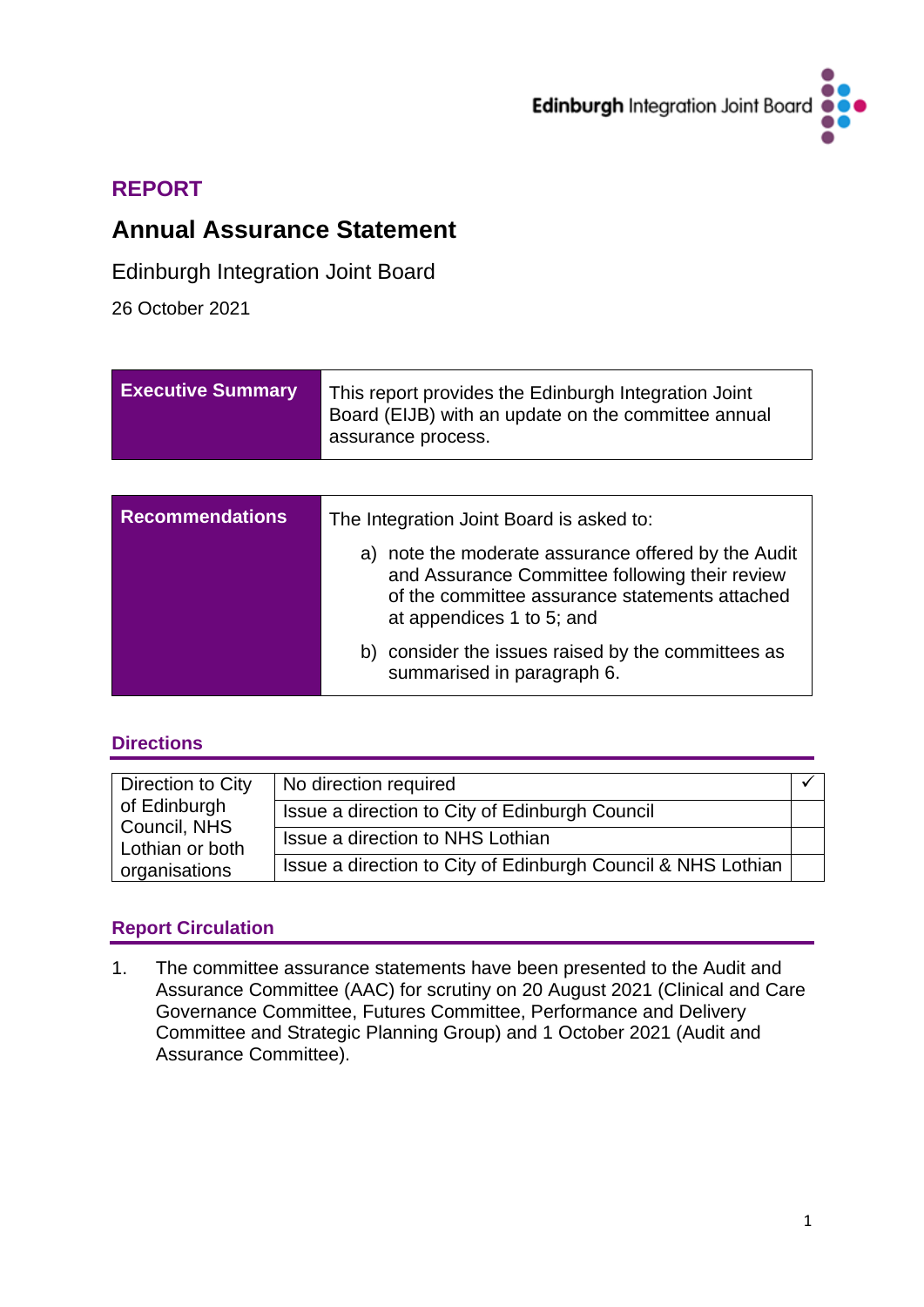

### **Main Report**

- 2. The Edinburgh Integration Joint Board (EIJB) agreed a new annual assurance process at their meeting in December 2020. All EIJB committees were asked to submit an annual assurance statement which covers the business of all meetings held during 2020/21.The link to the full paper is **[here](https://democracy.edinburgh.gov.uk/ieListDocuments.aspx?CId=160&MId=480&Ver=4)** .
- 3. Assurance statements should be designed to support the assurance the committees are giving to the EIJB and identify any significant issues.
- 4. Once committees (including Audit and Assurance Committee) agreed their committee annual statements they were scrutinised at AAC on the 20 August 2021. The submission by AAC was considered and agreed on the 01 October 2021 and this reflected the issues raised by the other four committees. The purpose of the review by AAC is to provide the EIJB with assurance (or otherwise) on the effectiveness of the EIJB committee structure and how well the committees are fulfilling their duties.
- 5. In this inaugural year, each committee took a different approach to agreeing its assurance statement. It is recognised that this was partly due to a lack of guidance and this will be addressed for future years with guidance being issued to ensure a consistent approach is adopted next year. As well as this, the AAC has commissioned a review of best practice and this is being undertaken by the Operations Manager and may impact the approach and format for future years.
- 6. For 20/21, the main theme coming through all the assurance statements related to resourcing, specifically:
	- capacity of officers adversely impacting the ability to fulfil the full range of duties specified within committee terms of reference;
	- the lack of an independent Chief Risk Officer; and
	- availability and quality of data.
- 7. Based on the assurance statements submitted from the committees, the AAC are able to provide a moderate level of assurance.
- 8. Where improvements or actions have been identified within the annual assurance statements, they will be collated together into a composite action plan, with proposed improvement actions developed (where possible) as part of the development of the EIJB committee structure.

#### **Implications for Edinburgh Integration Joint Board**

#### **Financial**

9. There are no specific financial implications arising from this report.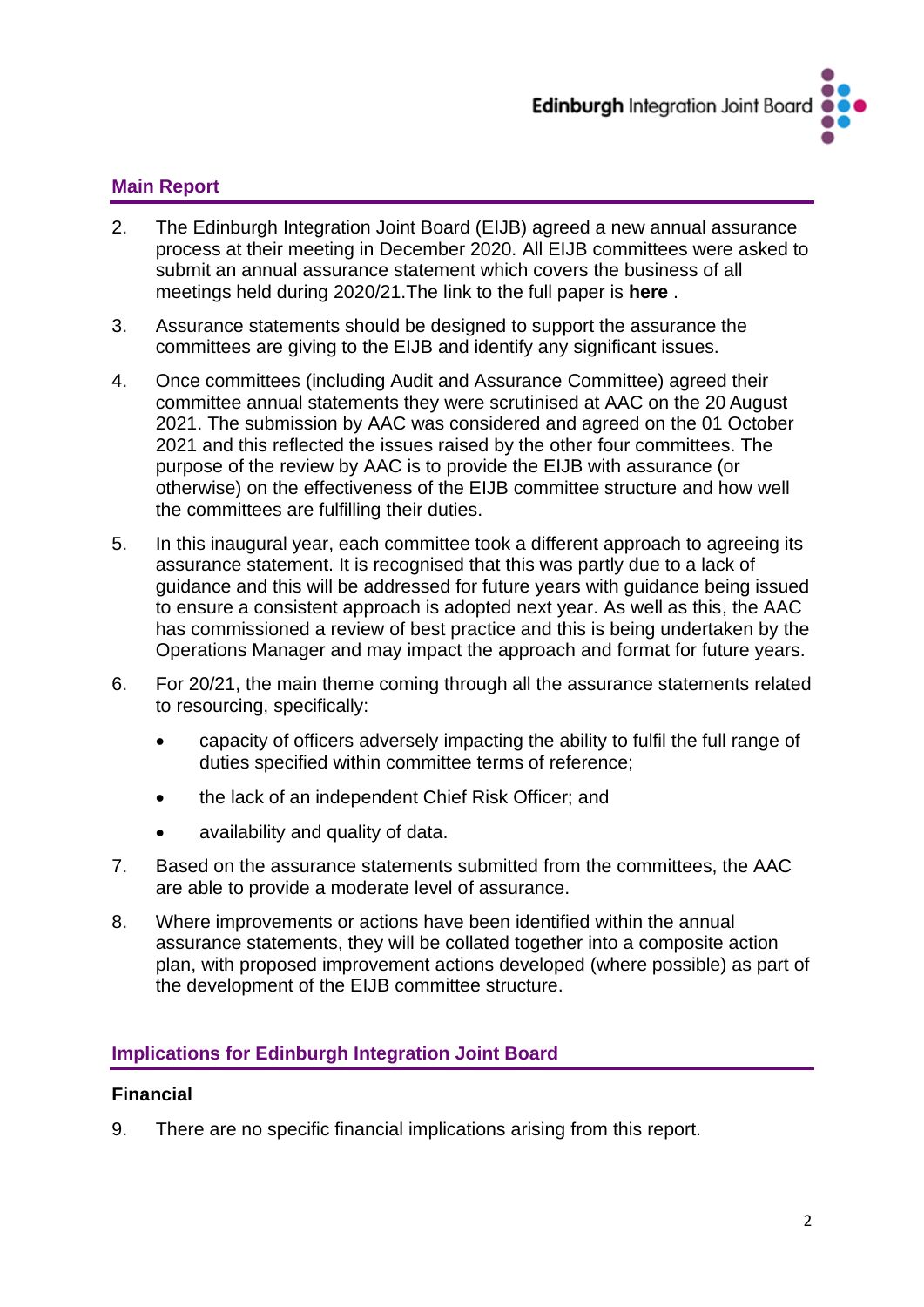

#### **Legal/risk implications**

10. The process agreed by the EIJB is designed to provide appropriate assurance to the board, thus reducing risk.

### **Equality and integrated impact assessment**

11. There are no specific implications arising from this report.

#### **Environment and sustainability impacts**

12. There are no specific implications arising from this report.

#### **Quality of care**

13. There are no specific implications arising from this report.

#### **Consultation**

14. There are no specific implications arising from this report.

### **Report Author**

#### **Phil Doggart Chair of EIJB Audit and Assurance Committee**

Contact for further information:

Name: Moira Pringle Email: [moira.pringle@nhslothian.scot.nhs.uk](mailto:moira.pringle@nhslothian.scot.nhs.uk)

#### **Appendices**

| Appendix 1 | Annual Assurance Statement 2020/21 - Audit and Assurance Committee             |
|------------|--------------------------------------------------------------------------------|
| Appendix 2 | Annual Assurance Statement 2020/21 - Clinical and Care Governance<br>Committee |
| Appendix 3 | Annual Assurance Statement 2020/21 - Futures Committee                         |
| Appendix 4 | Annual Assurance Statement 2020/21 - Performance and Delivery<br>Committee     |
| Appendix 5 | Annual Assurance Statement 2020/21 - Strategic Planning Group                  |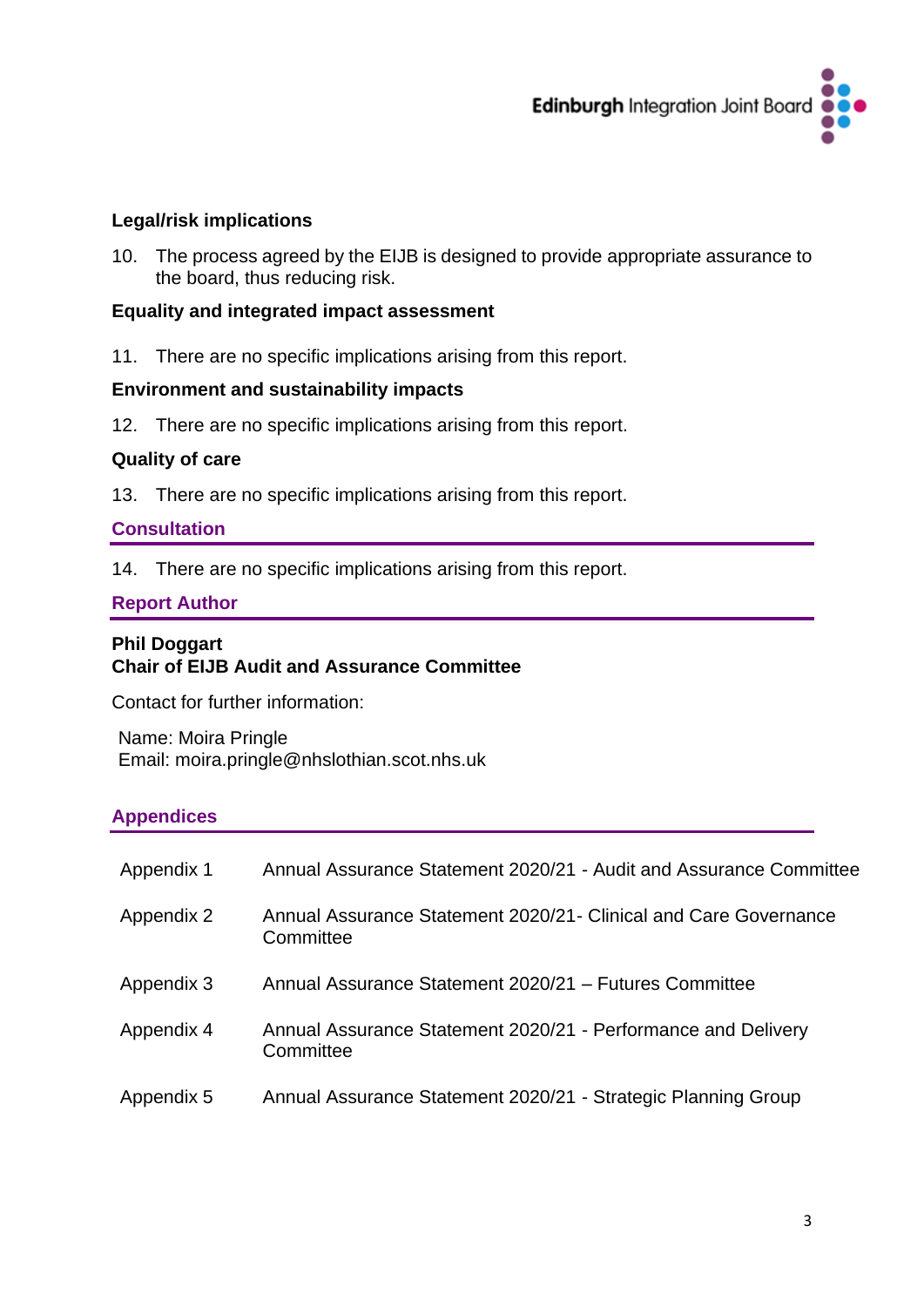

# **Appendix 1 – Audit & Assurance Committee Annual Assurance Statement**

| <b>NAME OF COMMITTEE:</b>                             | <b>Audit and Assurance Committee</b> |
|-------------------------------------------------------|--------------------------------------|
| <b>NAME OF COMMITTEE MEMBER:</b> Phil Doggart (Chair) |                                      |
| <b>DATE OF RESPONSE:</b>                              | <sup>1</sup> 14 September 2021       |

|                             |                                                                                                                                                                                                                                                                                 | <b>Evidence to support</b><br><b>statement</b>        |
|-----------------------------|---------------------------------------------------------------------------------------------------------------------------------------------------------------------------------------------------------------------------------------------------------------------------------|-------------------------------------------------------|
| <b>Committee objectives</b> | The purpose and function of the Committee is to:<br>a) provide assurance to the Integration Joint Board that it is fulfilling all its<br>statutory requirements and all systems are performing as required, with<br>appropriate and consistent escalation of notice and action. | Terms of reference (agreed<br>at IJB on 21 July 2020) |
|                             | b) review and continually re-assess their system of governance, risk<br>management, and control, to ensure that it remains effective and fit for<br>purpose.                                                                                                                    |                                                       |
|                             | c) approve and oversee the annual audit programme in respect of the<br>Integration Joint Board's services.                                                                                                                                                                      |                                                       |
|                             | d) develop Integration public reporting of the Integration Joint Board as an<br>independent, objective process; and                                                                                                                                                             |                                                       |
|                             | e) ensure that its arrangements for delegation within the Integration Joint<br>Board structures promote independent judgement and assist with the<br>balance of power and the effective discharge of duties                                                                     |                                                       |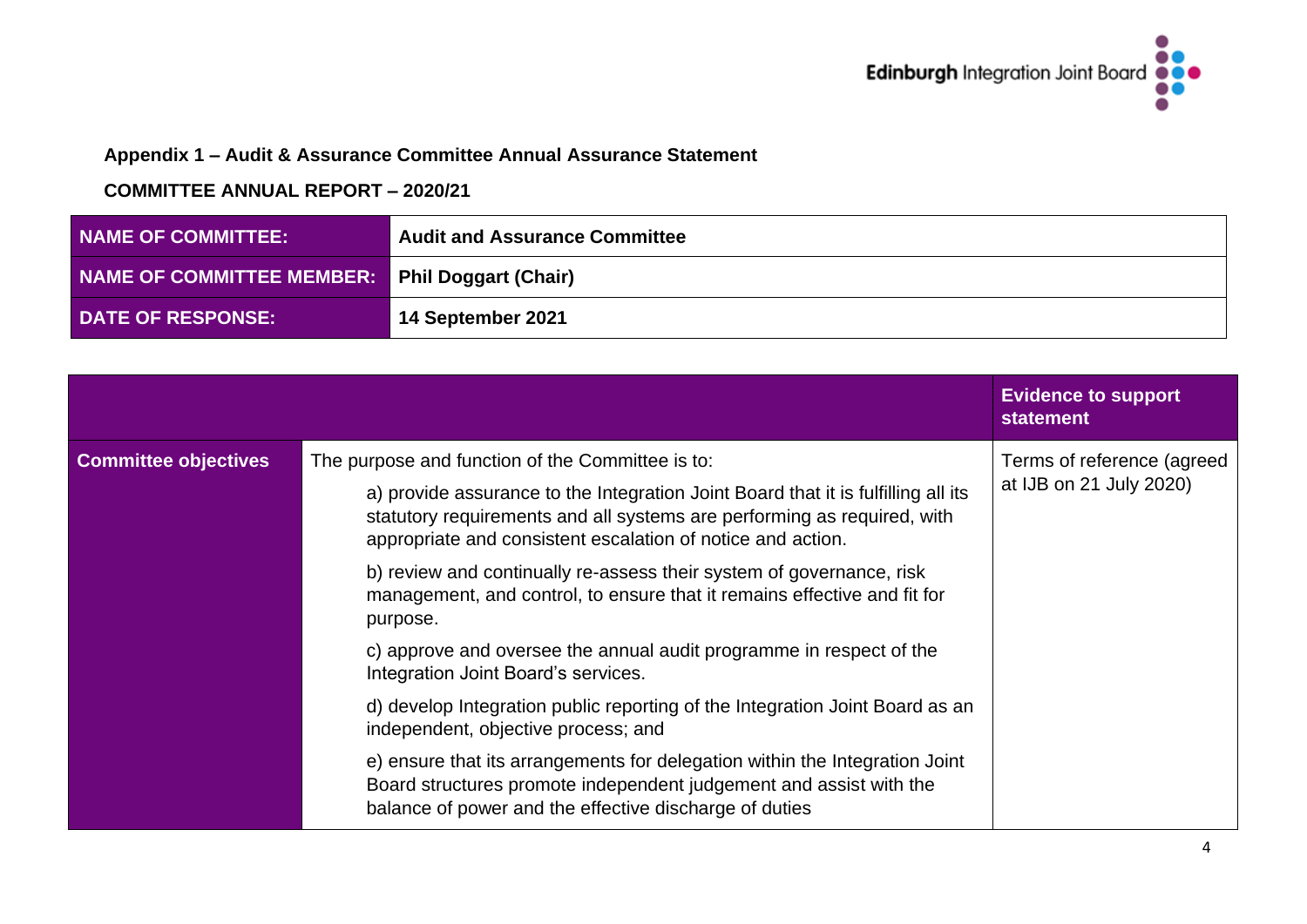

|                              |                                                                                                                                                                                                                                                                                                                                                                                                                                                                                                                                                                                                                                                                                                                 | <b>Evidence to support</b><br><b>statement</b>                                                                                                    |
|------------------------------|-----------------------------------------------------------------------------------------------------------------------------------------------------------------------------------------------------------------------------------------------------------------------------------------------------------------------------------------------------------------------------------------------------------------------------------------------------------------------------------------------------------------------------------------------------------------------------------------------------------------------------------------------------------------------------------------------------------------|---------------------------------------------------------------------------------------------------------------------------------------------------|
| Work undertaken this<br>year | General<br>1. Rollout of the Board Assurance Framework to support the integrity of the<br>annual accounts - December 2020<br>2. Continuing development of the IJB risk register and its governance<br>arrangements - quarterly<br>3. Declaration of Members Interest covered at every meeting<br>4. Approval of the Records Management Plan - November 2020<br><b>Internal Audit</b><br>5. Scrutiny of Internal Audit update reports including outstanding<br>management actions<br>6. Approved the Internal Audit Charter 20/21<br>7. Scrutiny of Outstanding Internal Audit Actions<br><b>External Audit</b><br>8. Endorse the External Audit Report 2019/20<br>Endorse the External Audit Plan 2020/21<br>9. | Item 3 - At each<br>committee meeting:<br>28/07/20;<br>15/09/20;06/11/20; and<br>29/01/21<br>Committee agendas                                    |
| <b>Outputs</b>               | <b>Financial Reporting</b><br>$\mathbf{1}$ .<br>Through scrutinising of the unaudited and final annual accounts 19/20,<br>development of the annual assurance framework, External and Internal Audit<br>annual reports, and Internal Audit update, the Audit and Assurance Committee<br>can demonstrate they have covered the following activities as referenced in<br>their Terms of Reference in the 2020/21 period:<br>1a - ensure financial reporting systems are subject to review<br>$\bullet$                                                                                                                                                                                                            | <b>Agreed at meeting</b><br>28/07/20<br><b>Unaudited Accounts</b><br><b>Considered at meeting</b><br>15/09/20<br><b>Audited Accounts</b><br>19/20 |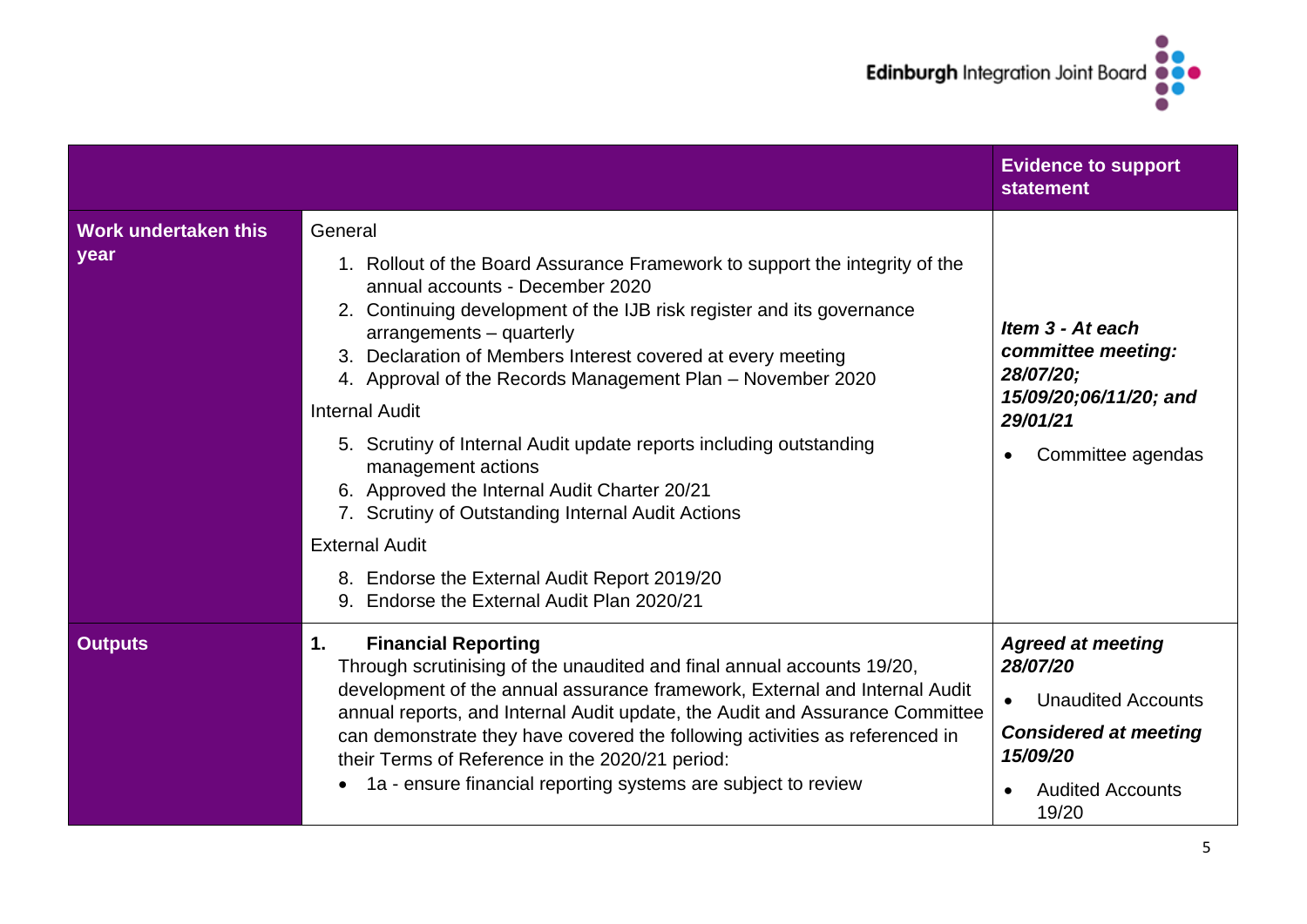

|                |                                                                                                                                                                                                                                                                                                                                                                                                                                                                                                                                                                                                                                                                                                                                                                                                                                                                                                 | <b>Evidence to support</b><br><b>statement</b>                                                                                                                                                                                                          |
|----------------|-------------------------------------------------------------------------------------------------------------------------------------------------------------------------------------------------------------------------------------------------------------------------------------------------------------------------------------------------------------------------------------------------------------------------------------------------------------------------------------------------------------------------------------------------------------------------------------------------------------------------------------------------------------------------------------------------------------------------------------------------------------------------------------------------------------------------------------------------------------------------------------------------|---------------------------------------------------------------------------------------------------------------------------------------------------------------------------------------------------------------------------------------------------------|
|                | 1b - ensure the integrity of the annual report and financial statements<br>$\bullet$<br>before submission to the IJB.<br>1c - Review summary financial statements, significant financial returns to<br>regulators and any financial information contained in other official<br>documents.<br>1d - review the consistency of, and changes to, accounting policies across<br>the Integration Joint Board and its subsidiary undertakings.<br>1e - review the methods used to account for significant or unusual<br>transactions where different approaches are possible<br>1f - review whether the Integration Joint Board has followed appropriate<br>$\bullet$<br>accounting standards and made appropriate estimates and judgements,<br>1g - review the clarity of disclosure in the Integration Joint Board's financial<br>$\bullet$<br>reports and the context in which statements are made. | <b>External Audit Annual</b><br>$\bullet$<br>Report<br><b>Internal Audit Annual</b><br>$\bullet$<br>Opinion                                                                                                                                             |
| <b>Outputs</b> | 2.<br>Governance, risk management and internal control<br>Through scrutinising of the EIJB records management plan, review of the IJB risk<br>register on a quarterly basis, implementation of the annual board assurance<br>framework, annual audit plans (Internal and External Audit), the IJB complaints<br>handling procedure (agreed at EIJB), regular review of declaration of interest,<br>regular internal audit key findings (including overdue management actions) report,<br>the Audit and Assurance Committee can demonstrate they have covered the<br>following activities as referenced in their Terms of Reference:<br>2a - the establishment and maintenance of an effective system of<br>$\bullet$<br>Integration governance, risk management and internal control, across the                                                                                                | At each committee<br>meeting: 28/07/20;<br>15/09/20; 06/11/20; and<br>29/01/21<br><b>Internal Audit Update</b><br>Report<br><b>Approved at meeting of</b><br>06/11/20 with verbal<br>updates at other<br>meetings (28/07/20;<br>15/09/20; and 29/01/21) |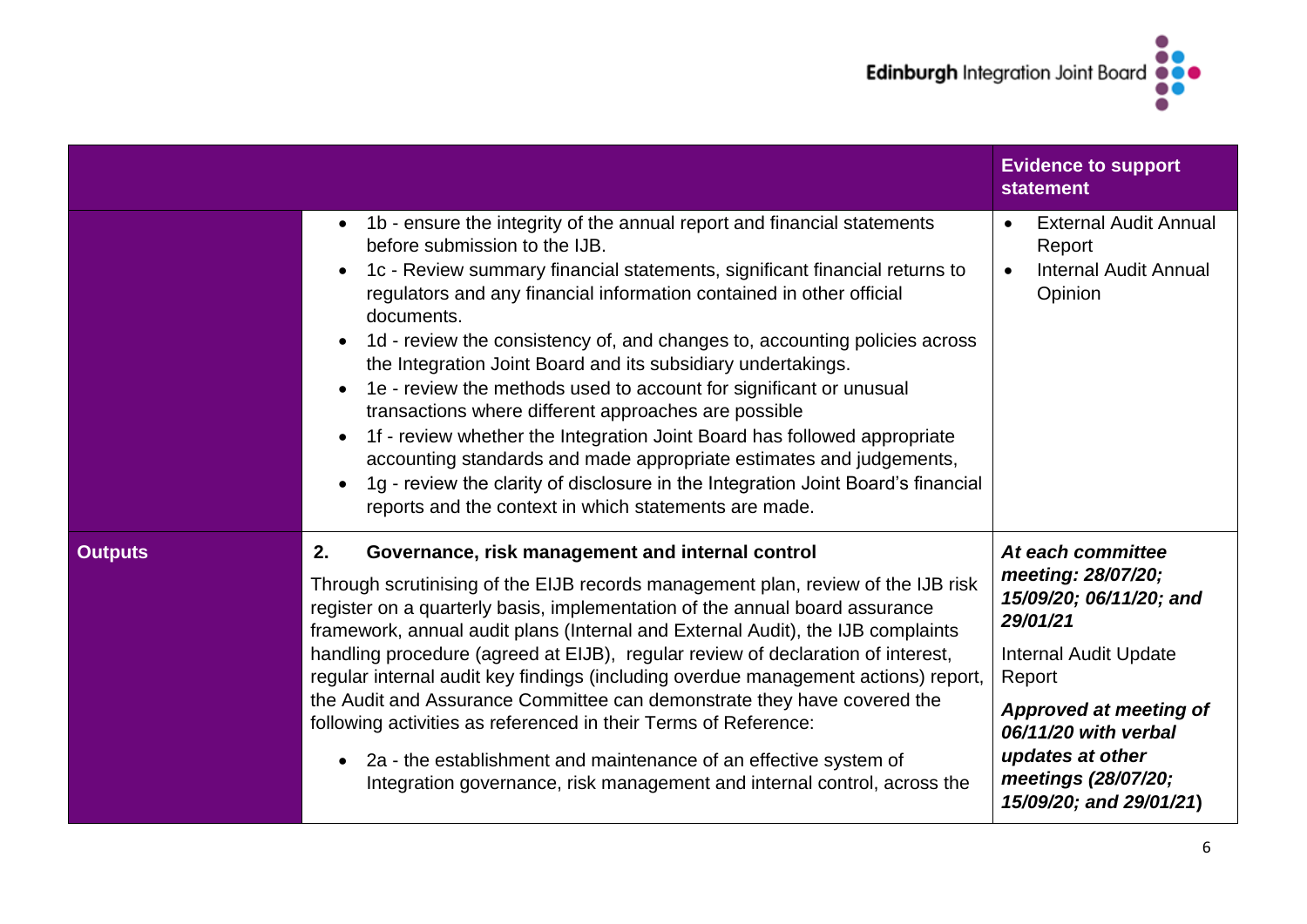

|                |                                                                                                                                                                                                                                                                                                                                                                                                                                                                                                                                                                                                                                                                                                                                                                                                                                                                                                                                                                                                                                                                                                                                                                                                                                                                                                                                                                                                                                    | <b>Evidence to support</b><br><b>statement</b>                                                                                                                                                                                                                                                                                                                                      |
|----------------|------------------------------------------------------------------------------------------------------------------------------------------------------------------------------------------------------------------------------------------------------------------------------------------------------------------------------------------------------------------------------------------------------------------------------------------------------------------------------------------------------------------------------------------------------------------------------------------------------------------------------------------------------------------------------------------------------------------------------------------------------------------------------------------------------------------------------------------------------------------------------------------------------------------------------------------------------------------------------------------------------------------------------------------------------------------------------------------------------------------------------------------------------------------------------------------------------------------------------------------------------------------------------------------------------------------------------------------------------------------------------------------------------------------------------------|-------------------------------------------------------------------------------------------------------------------------------------------------------------------------------------------------------------------------------------------------------------------------------------------------------------------------------------------------------------------------------------|
|                | whole of the Integration Joint Board's activities (both clinical and non-<br>clinical), that supports the achievement of the organisation's objectives.<br>2b - the risk environment of the Integration Joint Board<br>$\bullet$<br>2c-the adequacy of risk and control related disclosure statements<br>$\bullet$<br>2d - the Board Assurance Framework and processes<br>$\bullet$<br>2e - the policies for ensuring compliance with relevant regulatory, legal and<br>code of conduct requirements, any related reporting and self-certifications,<br>and work related to counter fraud and security, as required by NHS<br><b>Scotland Counter Fraud Services</b><br>2f - the policies for managing and investigating complaints and legal claims<br>$\bullet$<br>against the Integration Joint Board.<br>g) the Register of Members' Interests; and Register of Gifts and Hospitality<br>on a regular basis, and not less than annually.<br><b>Further work required</b><br>The Audit and Assurance as part of it is work programme for the next cycle need<br>to develop an approach to ensure the following areas are covered:<br>2e - the policies for ensuring compliance with relevant regulatory, legal and<br>$\bullet$<br>code of conduct requirements, any related reporting and self-certifications,<br>and work related to counter fraud and security, as required by NHS<br><b>Scotland Counter Fraud Services</b> | Records Management Plan<br><b>Considered at each</b><br>committee meeting:<br>28/07/20; 15/09/20;<br>06/11/20; and 29/01/21<br><b>IJB Risk Register</b><br><b>Recommended to IJB on</b><br>06/11/20; and process<br>agreed on 29/01/21<br><b>Annual Board Assurance</b><br>Process<br>Agreed on 28/07/20 and<br>update agreed on<br>15/09/20 - Internal Audit<br><b>Annual Plan</b> |
| <b>Outputs</b> | 3.<br>Internal audit and counter fraud<br>Through scrutinising of the IJB risk register on a quarterly basis, implementation<br>of the annual board assurance framework, annual audit plans (Internal Audit),<br>regular review of registers of interest, regular internal audit key findings (including                                                                                                                                                                                                                                                                                                                                                                                                                                                                                                                                                                                                                                                                                                                                                                                                                                                                                                                                                                                                                                                                                                                           | At each committee<br>meeting: 28/07/20;<br>15/09/20; 06/11/20; and                                                                                                                                                                                                                                                                                                                  |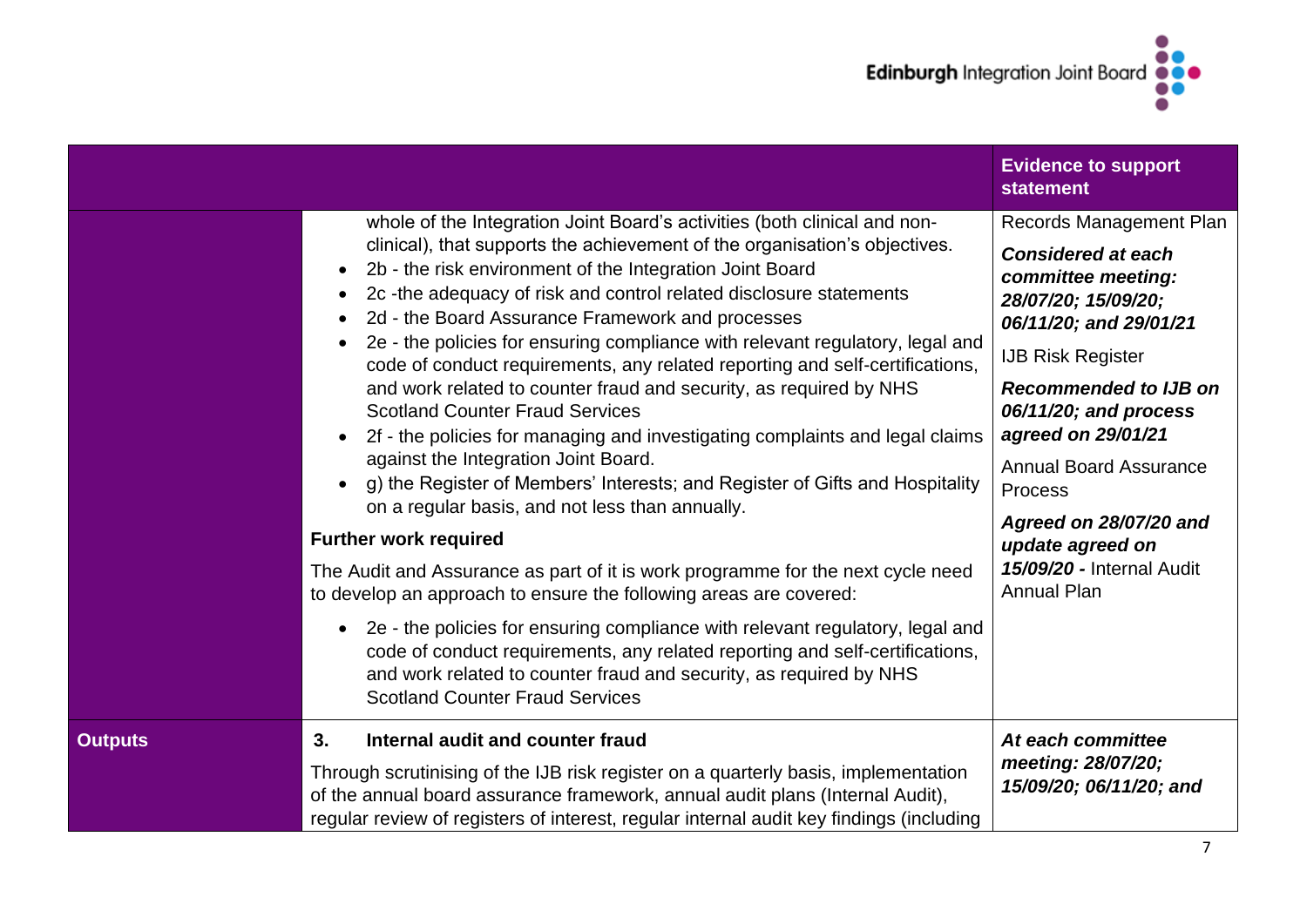

| overdue management actions) report, Internal Audit Charter, the Audit and<br>29/01/21 - Internal Audit<br>Assurance Committee can demonstrate they have covered the following activities<br><b>Update Report</b><br>as referenced in their Terms of Reference:<br>3a - ensure that there is an effective Internal Audit function that meets the<br><b>Public Sector Internal Audit Standards.</b><br>06/11/20; and process<br>3b - consider and approve the Internal Audit Strategy and Annual Plan.<br>$\bullet$<br>agreed on 29/01/21<br>3c - review all reports from the Internal and External Auditors which identify<br><b>Annual Board Assurance</b><br>"limited assurance" or "no assurance".<br><b>Process</b><br>3d - review and monitor the Executive Management's responsiveness to<br>$\bullet$<br><b>Considered with the</b><br>the findings and recommendations of audit reports.<br>annual accounts at<br><b>Further work required</b><br>meeting on 15/09/20<br>The Audit and Assurance as part of it is work programme for the next cycle need<br>Internal Audit Annual<br>to develop an approach to ensure the following areas are covered:<br>Opinion<br>3e - meet the Head of Internal Audit on a formal basis, at least once a<br>year, without Executive directors or management, to consider issues<br>update agreed on<br>arising from the internal audit programme and its scope and impact. The<br>15/09/20<br>Head of Internal Audit will be given the right of direct access to the Chair of<br>the Committee, Chief Officer, Integration Joint Board and to the<br>Committee.<br><b>Agreed on 15/03/20</b><br>3f - assure itself that the Integration Joint Board has policies and<br><b>Internal Audit Charter</b><br>procedures for all work related to fraud and corruption in line with<br>requirements of NHS Scotland Counter Fraud Services. |                                                                         | <b>Evidence to support</b><br><b>statement</b> |
|----------------------------------------------------------------------------------------------------------------------------------------------------------------------------------------------------------------------------------------------------------------------------------------------------------------------------------------------------------------------------------------------------------------------------------------------------------------------------------------------------------------------------------------------------------------------------------------------------------------------------------------------------------------------------------------------------------------------------------------------------------------------------------------------------------------------------------------------------------------------------------------------------------------------------------------------------------------------------------------------------------------------------------------------------------------------------------------------------------------------------------------------------------------------------------------------------------------------------------------------------------------------------------------------------------------------------------------------------------------------------------------------------------------------------------------------------------------------------------------------------------------------------------------------------------------------------------------------------------------------------------------------------------------------------------------------------------------------------------------------------------------------------------------------------------------------------------------------------------------------------------|-------------------------------------------------------------------------|------------------------------------------------|
|                                                                                                                                                                                                                                                                                                                                                                                                                                                                                                                                                                                                                                                                                                                                                                                                                                                                                                                                                                                                                                                                                                                                                                                                                                                                                                                                                                                                                                                                                                                                                                                                                                                                                                                                                                                                                                                                                  |                                                                         |                                                |
|                                                                                                                                                                                                                                                                                                                                                                                                                                                                                                                                                                                                                                                                                                                                                                                                                                                                                                                                                                                                                                                                                                                                                                                                                                                                                                                                                                                                                                                                                                                                                                                                                                                                                                                                                                                                                                                                                  |                                                                         | <b>Recommended to IJB on</b>                   |
|                                                                                                                                                                                                                                                                                                                                                                                                                                                                                                                                                                                                                                                                                                                                                                                                                                                                                                                                                                                                                                                                                                                                                                                                                                                                                                                                                                                                                                                                                                                                                                                                                                                                                                                                                                                                                                                                                  |                                                                         |                                                |
|                                                                                                                                                                                                                                                                                                                                                                                                                                                                                                                                                                                                                                                                                                                                                                                                                                                                                                                                                                                                                                                                                                                                                                                                                                                                                                                                                                                                                                                                                                                                                                                                                                                                                                                                                                                                                                                                                  |                                                                         |                                                |
|                                                                                                                                                                                                                                                                                                                                                                                                                                                                                                                                                                                                                                                                                                                                                                                                                                                                                                                                                                                                                                                                                                                                                                                                                                                                                                                                                                                                                                                                                                                                                                                                                                                                                                                                                                                                                                                                                  |                                                                         |                                                |
|                                                                                                                                                                                                                                                                                                                                                                                                                                                                                                                                                                                                                                                                                                                                                                                                                                                                                                                                                                                                                                                                                                                                                                                                                                                                                                                                                                                                                                                                                                                                                                                                                                                                                                                                                                                                                                                                                  |                                                                         |                                                |
|                                                                                                                                                                                                                                                                                                                                                                                                                                                                                                                                                                                                                                                                                                                                                                                                                                                                                                                                                                                                                                                                                                                                                                                                                                                                                                                                                                                                                                                                                                                                                                                                                                                                                                                                                                                                                                                                                  |                                                                         | Agreed on 28/07/20 and                         |
|                                                                                                                                                                                                                                                                                                                                                                                                                                                                                                                                                                                                                                                                                                                                                                                                                                                                                                                                                                                                                                                                                                                                                                                                                                                                                                                                                                                                                                                                                                                                                                                                                                                                                                                                                                                                                                                                                  |                                                                         | Internal Audit Annual Plan                     |
|                                                                                                                                                                                                                                                                                                                                                                                                                                                                                                                                                                                                                                                                                                                                                                                                                                                                                                                                                                                                                                                                                                                                                                                                                                                                                                                                                                                                                                                                                                                                                                                                                                                                                                                                                                                                                                                                                  |                                                                         |                                                |
| years through a full process of review; and                                                                                                                                                                                                                                                                                                                                                                                                                                                                                                                                                                                                                                                                                                                                                                                                                                                                                                                                                                                                                                                                                                                                                                                                                                                                                                                                                                                                                                                                                                                                                                                                                                                                                                                                                                                                                                      | 3g - assess the effectiveness of Counter Fraud services once every five |                                                |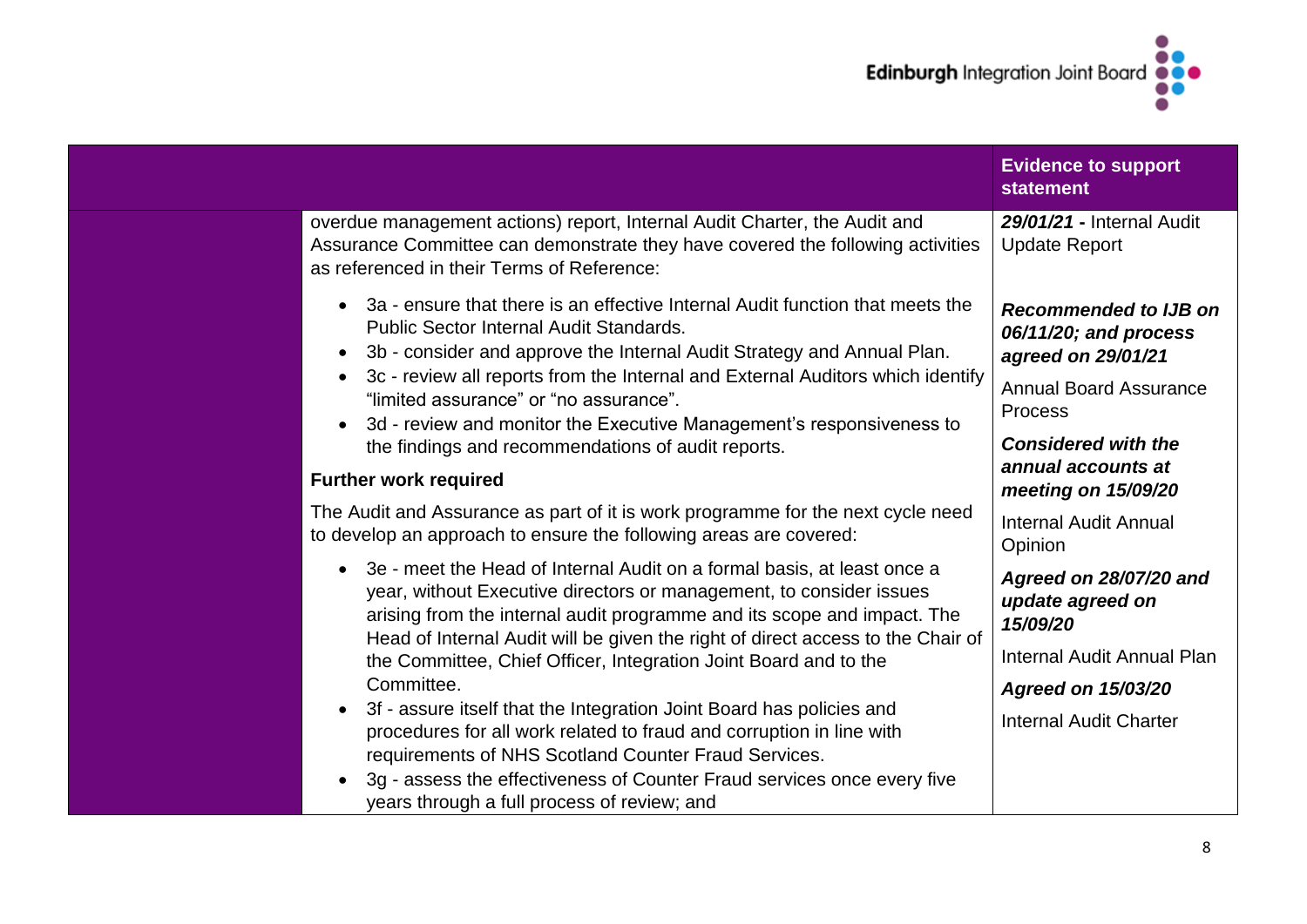

|                |                                                                                                                                                                                                                                                                                                                                                                                                                                                                                                                                                                                                                                                                                                                                                        | <b>Evidence to support</b><br><b>statement</b>                                                                                                                                                                                                                                       |
|----------------|--------------------------------------------------------------------------------------------------------------------------------------------------------------------------------------------------------------------------------------------------------------------------------------------------------------------------------------------------------------------------------------------------------------------------------------------------------------------------------------------------------------------------------------------------------------------------------------------------------------------------------------------------------------------------------------------------------------------------------------------------------|--------------------------------------------------------------------------------------------------------------------------------------------------------------------------------------------------------------------------------------------------------------------------------------|
|                | 3h - monitor the implementation of the policy on standards of business<br>conduct for directors and staff (i.e., Codes of Conduct and Accountability)<br>to offer assurance to the Integration Joint Board on probity in the conduct<br>of the Integration Joint Board's business.                                                                                                                                                                                                                                                                                                                                                                                                                                                                     |                                                                                                                                                                                                                                                                                      |
| <b>Outputs</b> | <b>External audit</b><br>4.<br>Through scrutinising of the IJB risk register on a quarterly basis, implementation<br>of the annual board assurance framework and annual audit plans (External<br>Audit), regular updates at Committee, the Audit and Assurance Committee can<br>demonstrate they have covered the following activities as referenced in their<br>Terms of Reference:<br>4c - review and monitor the External Auditors' independence and objectivity<br>$\bullet$<br>and the effectiveness of the audit process.<br>4e - establish with the External Auditors, the nature and scope of the audit, as<br>$\bullet$<br>set out in the annual plan before the audit commences; and<br>4f - review all External Audit reports,<br>$\bullet$ | <b>Considered at each</b><br>committee meeting:<br>28/07/20; 15/09/20;<br>06/11/20; and 29/01/21<br><b>IJB Risk Register</b><br><b>Recommended to IJB on</b><br>06/11/20; and process<br>agreed on 29/01/21<br><b>Annual Board Assurance</b><br>Framework<br><b>Meeting 29/01/21</b> |
|                | <b>Further work required</b><br>The Audit and Assurance as part of it is work programme for the next cycle need<br>to develop an approach to ensure the following areas are covered:<br>4a - approve the External Auditor's remuneration and terms of<br>$\bullet$<br>engagement, including fees for audit or non-audit services and the<br>appropriateness of fees, to enable an adequate audit to be conducted                                                                                                                                                                                                                                                                                                                                       | <b>External Audit Annual Plan</b>                                                                                                                                                                                                                                                    |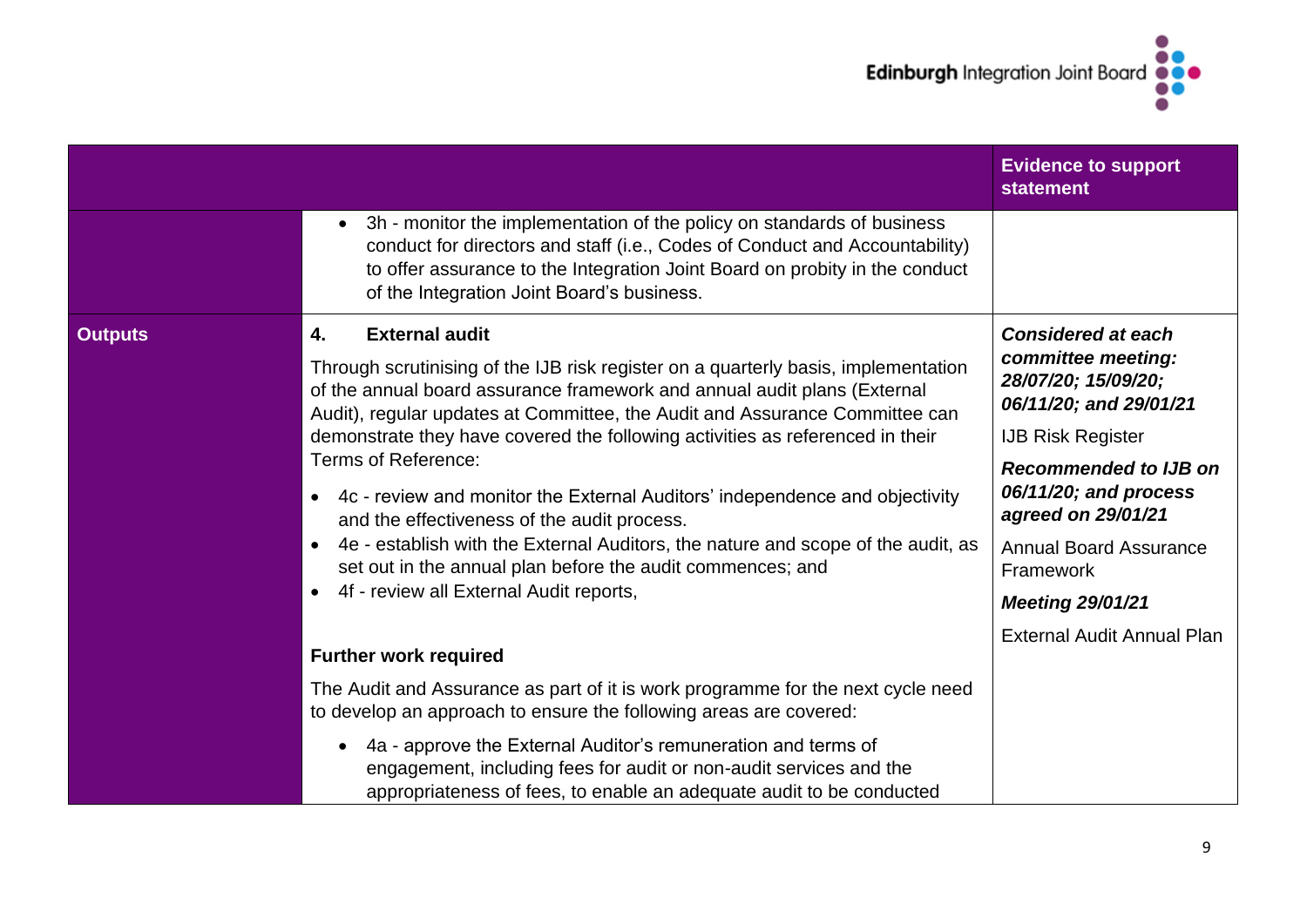

|                |                                                                                                                                                                                                                                                                                                                                                                                                                                                                                                                                                                                                                                                                                                                                                                                                                                                                                                                                                                                      | <b>Evidence to support</b><br><b>statement</b> |
|----------------|--------------------------------------------------------------------------------------------------------------------------------------------------------------------------------------------------------------------------------------------------------------------------------------------------------------------------------------------------------------------------------------------------------------------------------------------------------------------------------------------------------------------------------------------------------------------------------------------------------------------------------------------------------------------------------------------------------------------------------------------------------------------------------------------------------------------------------------------------------------------------------------------------------------------------------------------------------------------------------------|------------------------------------------------|
|                | 4b - agree and review the policy regarding the supply of non-audit services<br>$\bullet$<br>by the External Auditor and monitor that service, considering relevant<br>ethical guidance.<br>4d - meet the External Auditor at least once a year, without management<br>$\bullet$<br>being present; to discuss their remit and any issues arising from the audit.                                                                                                                                                                                                                                                                                                                                                                                                                                                                                                                                                                                                                      |                                                |
| <b>Outputs</b> | <b>Other board assurance functions</b><br>5.                                                                                                                                                                                                                                                                                                                                                                                                                                                                                                                                                                                                                                                                                                                                                                                                                                                                                                                                         |                                                |
|                | <b>Further work required</b>                                                                                                                                                                                                                                                                                                                                                                                                                                                                                                                                                                                                                                                                                                                                                                                                                                                                                                                                                         |                                                |
|                | The Audit and Assurance as part of it is work programme for the next cycle need<br>to develop an approach to ensure the following areas are covered:                                                                                                                                                                                                                                                                                                                                                                                                                                                                                                                                                                                                                                                                                                                                                                                                                                 |                                                |
|                | 5a - review the findings of other significant assurance functions, both<br>$\bullet$<br>internal and external, and consider the implications for the governance of<br>the Integration Joint Board.<br>5b - review the work of other Committees within the organisation and its<br>subsidiaries, whose work can provide relevant assurance to the Audit and<br>Assurance Committee's own scope of work<br>5c - ensure there is no duplication of effort between the Committees, and<br>$\bullet$<br>that no area of assurance is missed as part of its responsibility for<br>reviewing the Annual Governance Statement<br>5d - receive details of Single Tender Waivers, as approved by the Chief<br>$\bullet$<br>Officer.<br>5e - review registers relating to the Standards of Business Conduct Policy<br>$\bullet$<br>and consider any breaches and action taken.<br>5f - review every decision by the Integration Joint Board to suspend their<br>respective Standing Orders; and |                                                |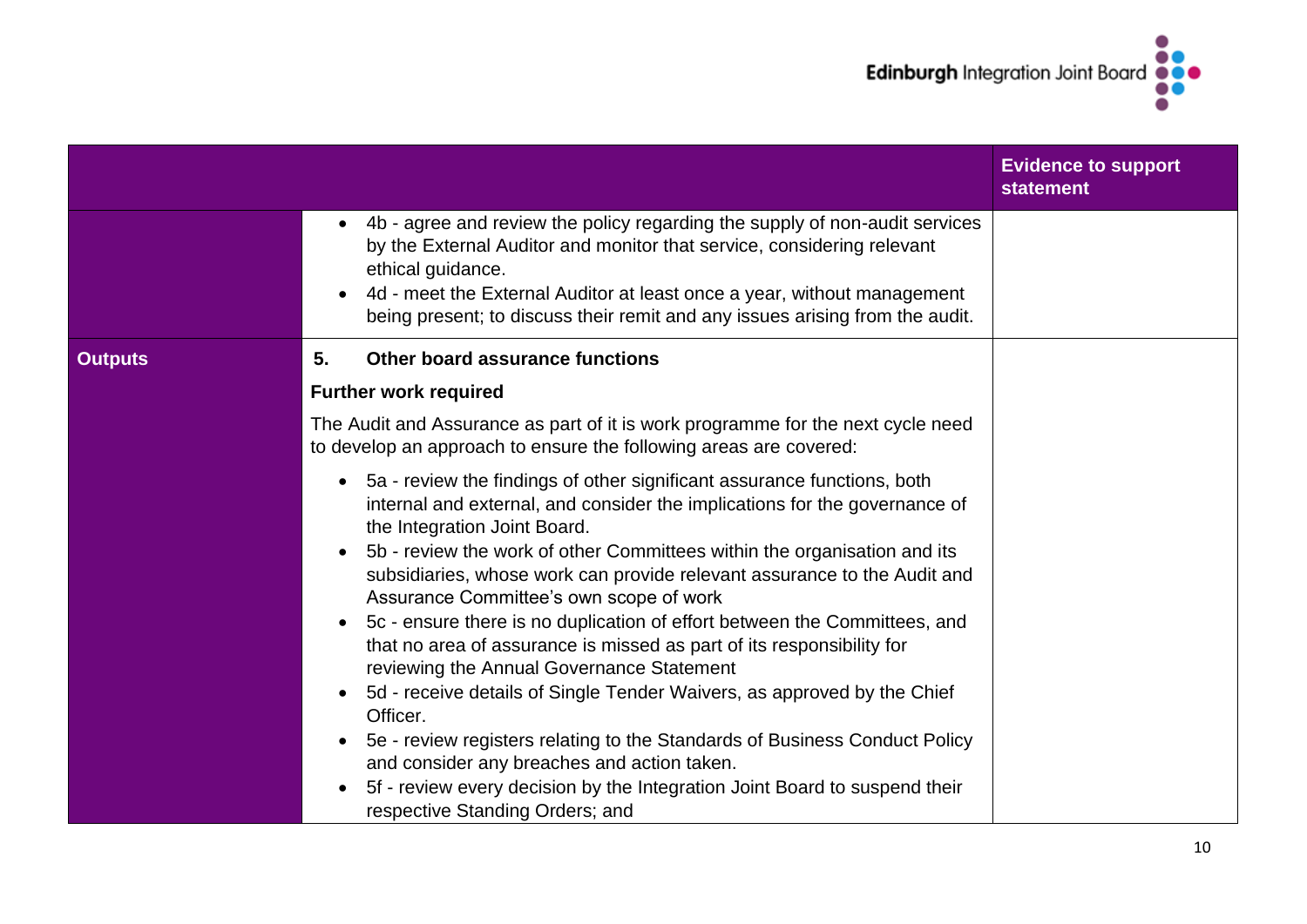

|                                                                                                                                       |                                                                                                                                                                                                                                                                                                                                                                                                                                                                               | <b>Evidence to support</b><br><b>statement</b> |
|---------------------------------------------------------------------------------------------------------------------------------------|-------------------------------------------------------------------------------------------------------------------------------------------------------------------------------------------------------------------------------------------------------------------------------------------------------------------------------------------------------------------------------------------------------------------------------------------------------------------------------|------------------------------------------------|
|                                                                                                                                       | 5g - in fulfilling its responsibilities, the Committee will primarily utilise the<br>$\bullet$<br>work of Internal Audit, External Audit, and other assurance functions, but<br>will not be limited to these sources. It will also seek reports and<br>assurances from directors and managers as appropriate, concentrating on<br>the overarching systems of Integration governance, risk management and<br>internal control, together with indicators of their effectiveness |                                                |
| Is there anything which<br>prevents the committee<br>from being as effective<br>as they would like to<br>be? If so, please<br>expand. | Recruitment to the Chief Risk Officer as there is a potential conflict of interest in the Chief Financial Officer<br>currently undertaking this role.                                                                                                                                                                                                                                                                                                                         |                                                |
| Are there any issues of<br>concern you would wish<br>raised at the Board? If<br>so, please expand.                                    | As above, the lack of an independent Chief Risk Officer.                                                                                                                                                                                                                                                                                                                                                                                                                      |                                                |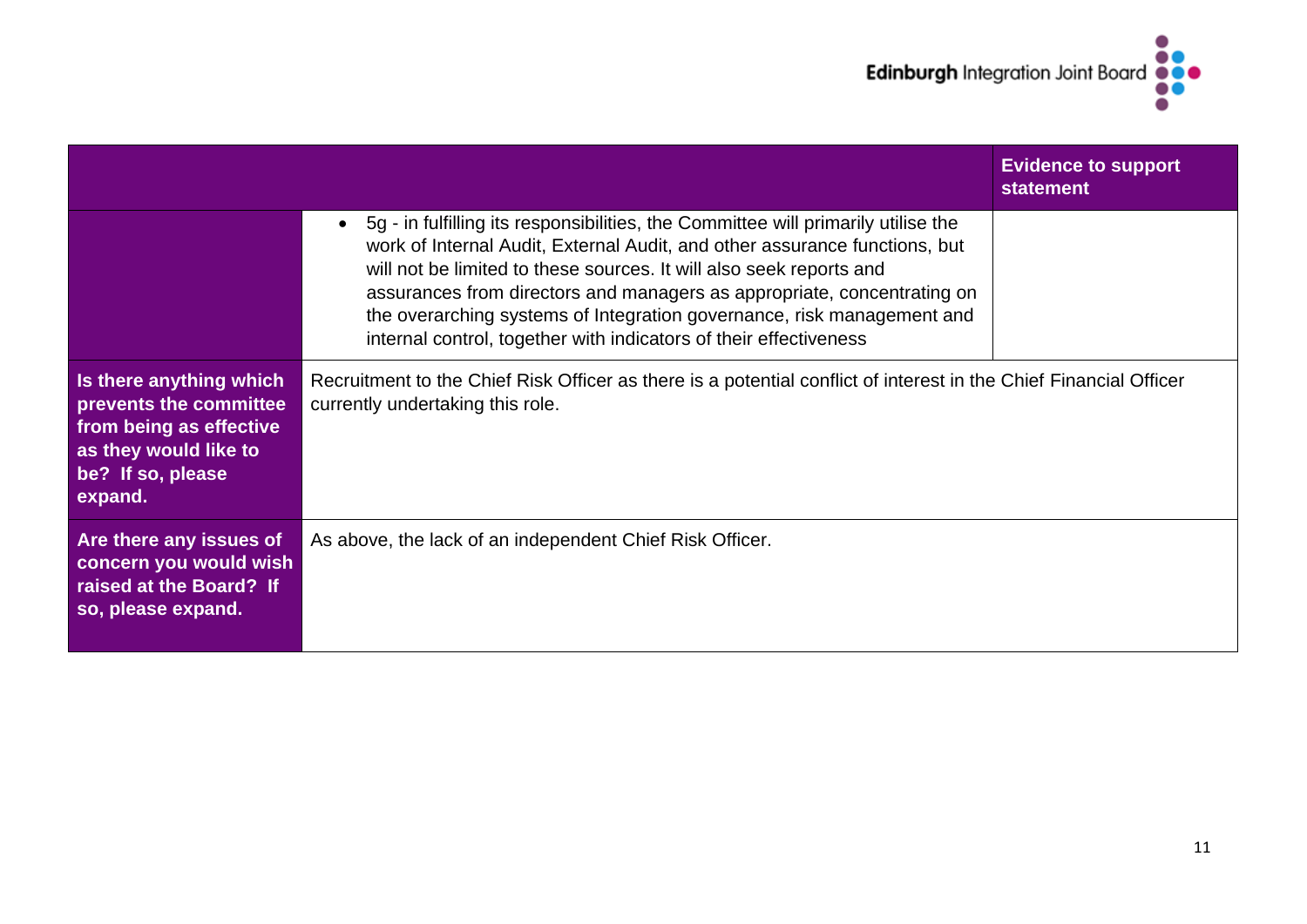

|                                                                                                             |                                                                                                                                                                                                                                                                                                                                        | <b>Evidence to support</b><br><b>statement</b> |
|-------------------------------------------------------------------------------------------------------------|----------------------------------------------------------------------------------------------------------------------------------------------------------------------------------------------------------------------------------------------------------------------------------------------------------------------------------------|------------------------------------------------|
| What (if any) changes<br>are you making based<br>on your experience<br>within the committee?                | The Committee is seeking to increase the rigour and speed with which outstanding audit actions are closed off,<br>with priority according to their risk rating.                                                                                                                                                                        |                                                |
|                                                                                                             | There are a number of synergies with the NHSL Audit committees work which may need to be referenced.<br>There is also the assumption that some assurance for the work of the IJB is provided by committees in NHSL.                                                                                                                    |                                                |
|                                                                                                             | Furthermore, does the committee need to seek assurance from any hosted services and how should this be<br>referenced in the far-right column which for the most part is very specific to work discussed at the committee<br>and not drawing on assurances which may be mostly provided elsewhere but are relevant to the work on EIJB. |                                                |
| Do you feel that there is<br>sufficient skill either on<br>the committee or<br>supporting the<br>committee? |                                                                                                                                                                                                                                                                                                                                        |                                                |
| Are there any other<br>issues you wish to<br>raise?                                                         |                                                                                                                                                                                                                                                                                                                                        |                                                |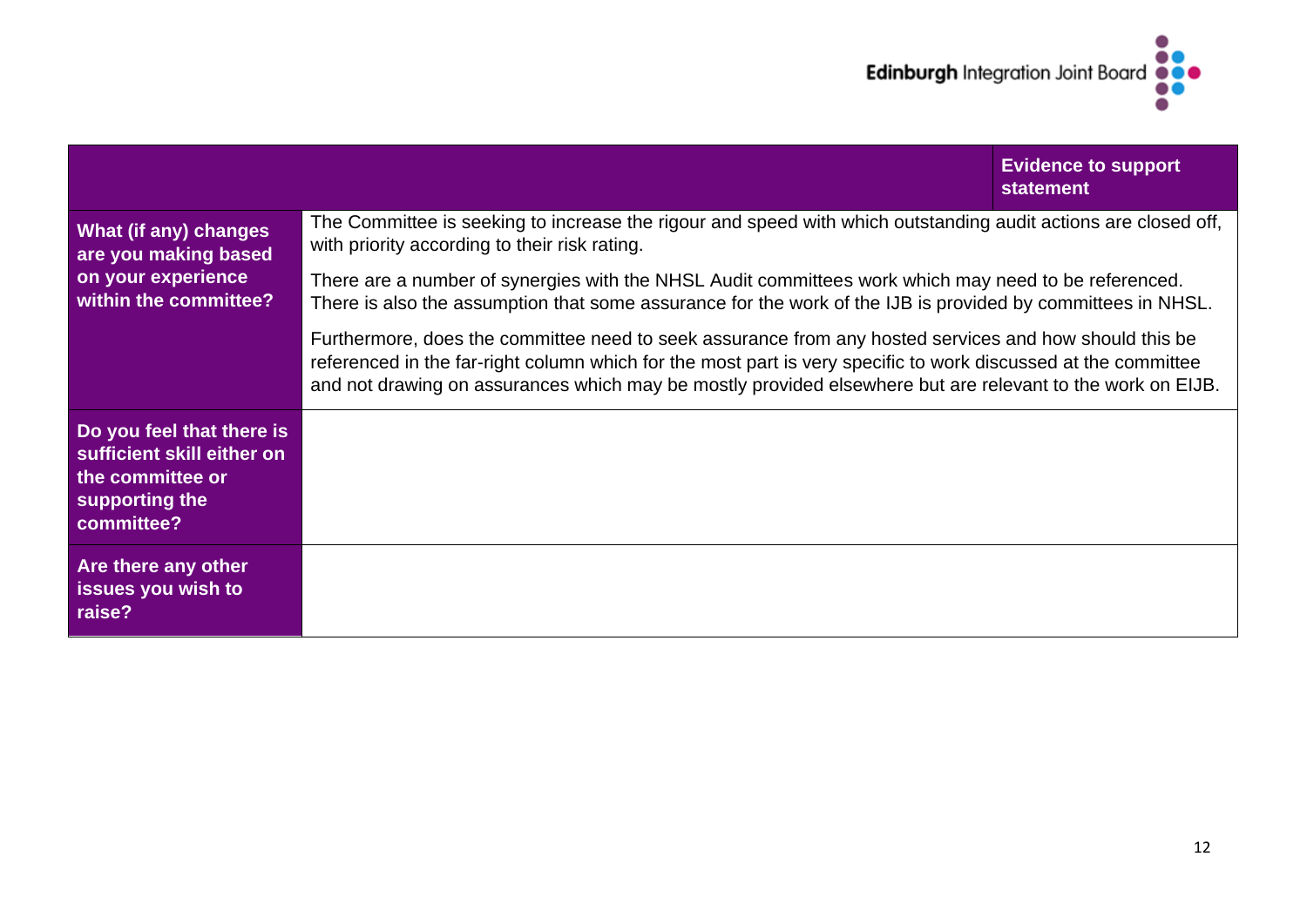

# **Appendix 2 – Clinical and Care Governance Committee**

| <b>NAME OF COMMITTEE</b>                          | Clinical and Care Governance Committee |
|---------------------------------------------------|----------------------------------------|
| NAME OF COMMITTEE MEMBER Richard Williams (Chair) |                                        |
| <b>DATE OF RESPONSE</b>                           | <b>June 2021</b>                       |

| <b>Committee objectives</b>         | To report to the Edinburgh Integrated Joint Board and to provide assurance on the quality of care to the local<br>population, specifically in relation to safety, quality of access and clinical effectiveness and experience.                                                                                                                                                                              |
|-------------------------------------|-------------------------------------------------------------------------------------------------------------------------------------------------------------------------------------------------------------------------------------------------------------------------------------------------------------------------------------------------------------------------------------------------------------|
| <b>Work undertaken</b><br>this year | 4 formal committee meetings and 1 development workshop which explored priorities for scrutiny in our workplan<br>following the impact of covid-19 on our services                                                                                                                                                                                                                                           |
| <b>Outputs</b>                      | Mental Health Services (including Substance Misuse): Quality Assurance<br>The Committee made the recommendation that the Health and Social Care Partnership join the Royal College of<br>Psychiatrists Accreditation Scheme commencing with community<br>mental health teams<br>Definitions of five levels of assurance were adopted by the Committee and recommended to the other Governance<br>committees |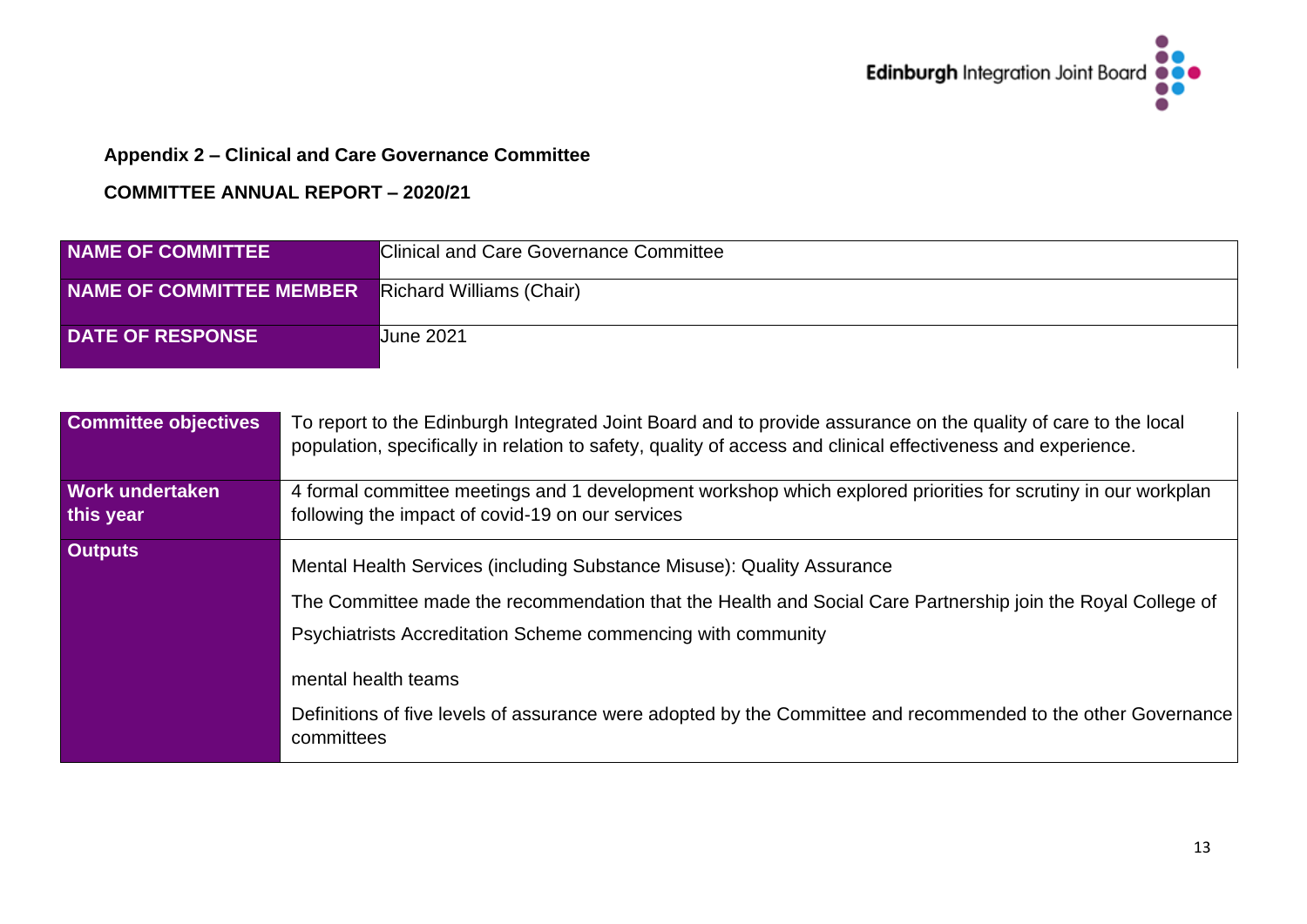

| <b>Outputs</b>                                                                                              | Commissioned a workstream to develop a Partnership framework for whistleblowing taking account of<br>partner organisations policies and processes.                                                   |  |  |
|-------------------------------------------------------------------------------------------------------------|------------------------------------------------------------------------------------------------------------------------------------------------------------------------------------------------------|--|--|
|                                                                                                             | Gave assurance that Primary Health Care Teams had a variety of process and structures in place to<br>monitor, evaluate and remedy quality of care                                                    |  |  |
|                                                                                                             | Gave limited assurance that Council owned Care Homes for the Elderly had robust governance processes<br>in place, but supported the development of a new structure being developed by the Lead Nurse |  |  |
| Is there anything which<br>prevents the committee                                                           | Some committee members expressed a lack of clarity over development opportunities available to them<br>to support them in undertaking their role.                                                    |  |  |
| from being as effective<br>as they would like to be?<br>If so, please expand.                               | There is a concern that the committee does not receive adequate information in relation to national<br>policy/direction/technical developments to enable it to fulfil its role and responsibilities. |  |  |
| Are there any issues of<br>concern you would wish<br>raised at the Board? If<br>so, please expand.          | Difficulties ensuring adequate attendance for proper scrutiny. The committee has however always been<br>quorate.                                                                                     |  |  |
| What (if any) changes are<br>you making based on<br>your experience within                                  | We will seek clarity from the Executive Team on development and training opportunities for committee<br>members.                                                                                     |  |  |
| the committee?                                                                                              | To ensure executive Lead(s) update the committee on national policy/direction/technical developments                                                                                                 |  |  |
| Do you feel that there is<br>sufficient skill either on<br>the committee or<br>supporting the<br>committee? | Yes, particularly with the appointment of a dedicated committee secretariat.                                                                                                                         |  |  |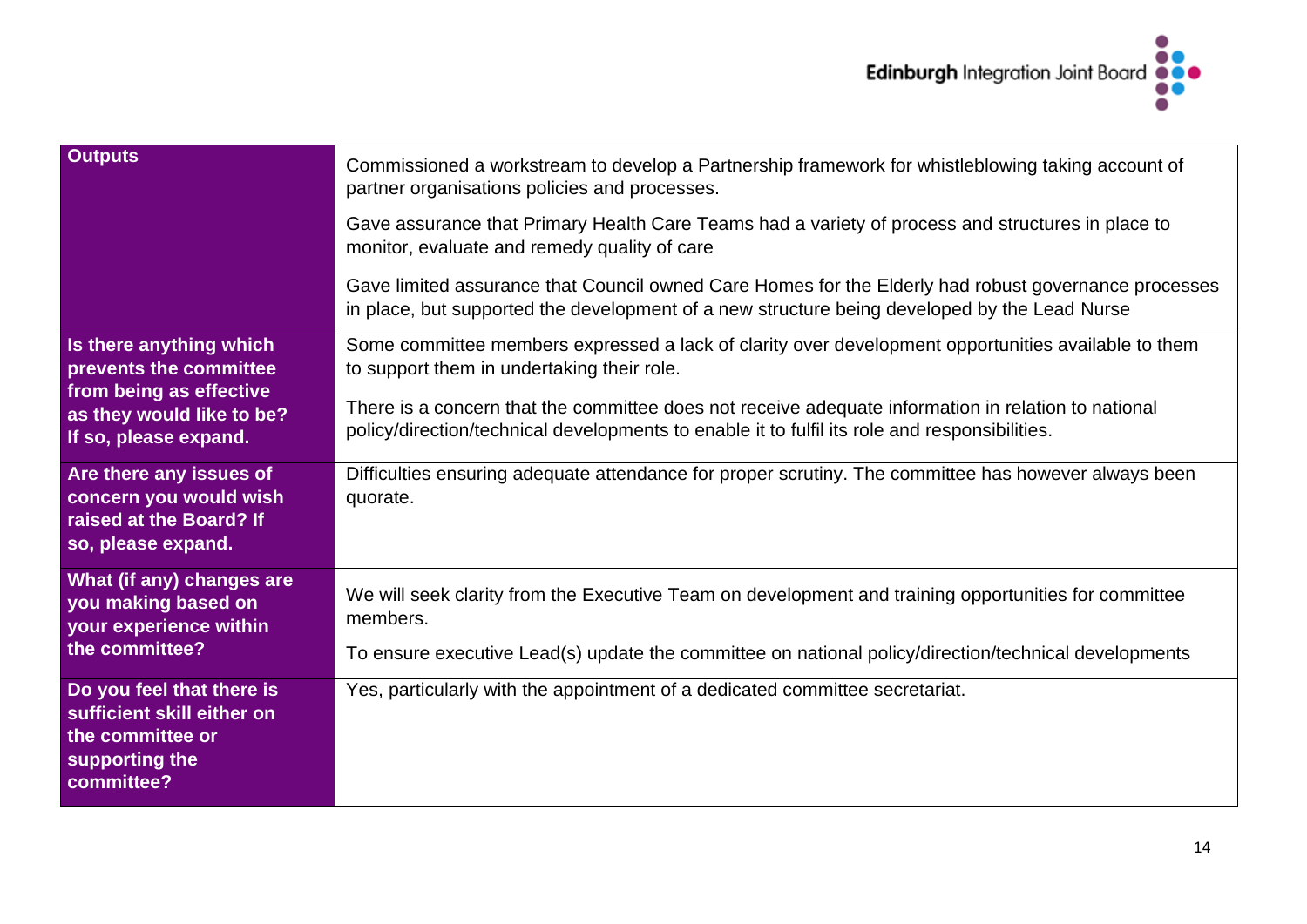

| Are there any other issues<br>you wish to raise? | There have been occasions when there have been challenges receiving agenda items in a timely<br>There have been occasions when there have been challenges receiving agenda items in amation<br>timely manner. This requires "goodwill" from authors of papers or presenters to provide the <sub>tinership</sub><br>information requested by the committee, as they are not employees of the Health and Social <sub>ration</sub><br>ation. thus<br>Care Partnership. Efforts have been made to ensure that the committee does focus on issues |  |
|--------------------------------------------------|----------------------------------------------------------------------------------------------------------------------------------------------------------------------------------------------------------------------------------------------------------------------------------------------------------------------------------------------------------------------------------------------------------------------------------------------------------------------------------------------------------------------------------------------|--|
|                                                  | specific to Integration, thus reducing duplication of effort for those submitting to the committee.                                                                                                                                                                                                                                                                                                                                                                                                                                          |  |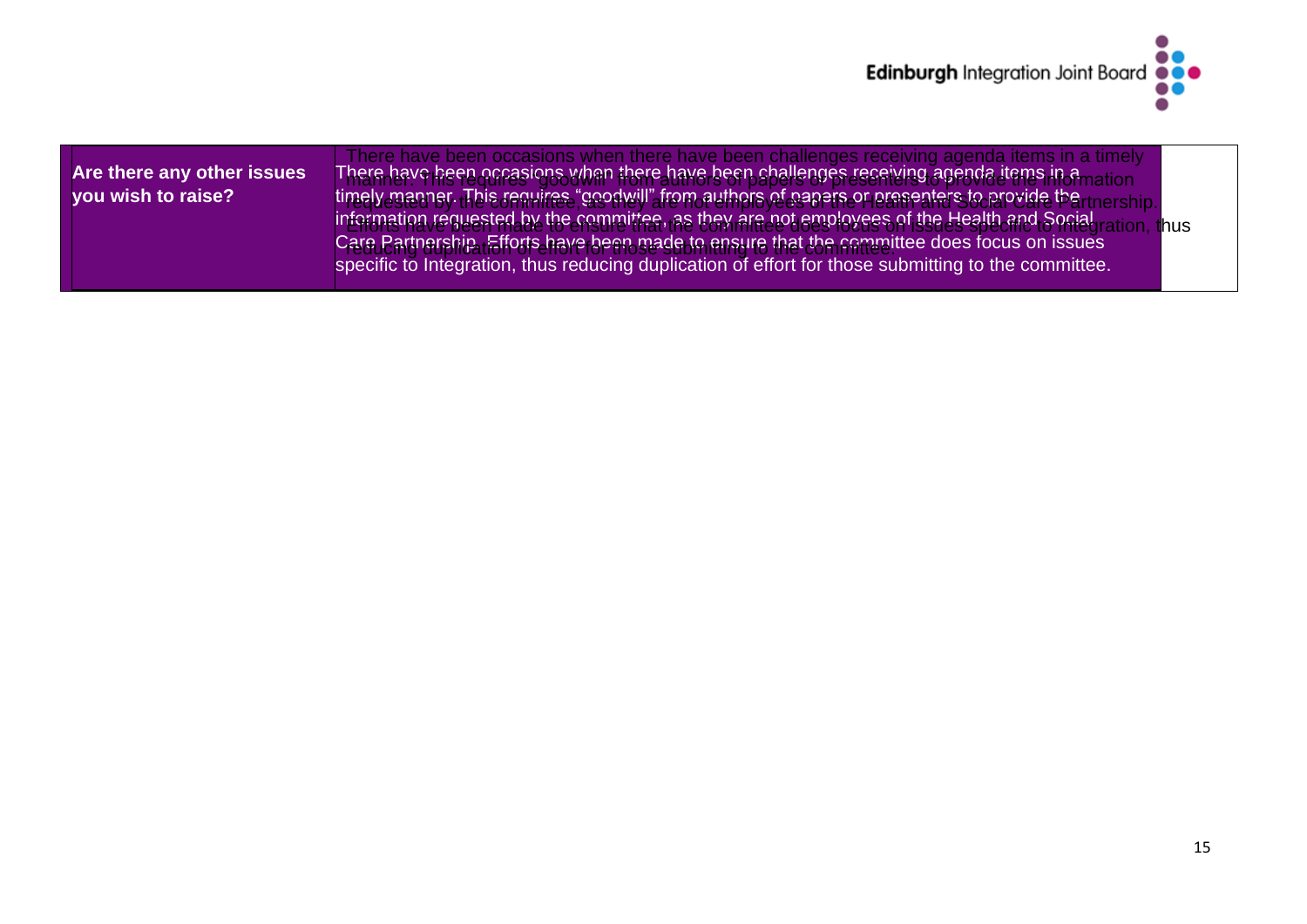

# **Appendix 3 – Futures Annual Assurance Statement**

| NAME OF COMMITTEE:        | <b>Futures Committee</b>                                                 |  |
|---------------------------|--------------------------------------------------------------------------|--|
| NAME OF COMMITTEE MEMBER: | <b>Peter Murray Chair of Futures Committee</b>                           |  |
|                           | Angus McCann, Interim Chair of Futures Committee and Chair of EIJB. Tony |  |
|                           | Duncan, Head of Strategic Planning                                       |  |
| <b>DATE OF RESPONSE:</b>  | June 2021                                                                |  |

| <b>Committee objectives</b> | The objectives of the Futures committee are to:                                                                                                            |  |  |
|-----------------------------|------------------------------------------------------------------------------------------------------------------------------------------------------------|--|--|
|                             | Provide strategic focus and stimulus on long-term issues relevant to the vision and purpose of<br>the Integration Joint Board.                             |  |  |
|                             | • Evaluate assurance to the Integration Joint Board about strategic approach to capacity<br>building, community development, consultation, and engagement. |  |  |
|                             | • Provide protected time and space for consideration of the core narratives for change and<br>transformation on behalf of the Integration Joint Board.     |  |  |
| With a specific focus on:   |                                                                                                                                                            |  |  |
|                             | • Community innovation.                                                                                                                                    |  |  |
|                             | Environmental protection.                                                                                                                                  |  |  |
|                             | Data and technological innovation                                                                                                                          |  |  |
| Work undertaken this        | The following were the Futures items of business for the period March 2020 – March 2021:                                                                   |  |  |
| year                        |                                                                                                                                                            |  |  |
|                             | 09 September 2020                                                                                                                                          |  |  |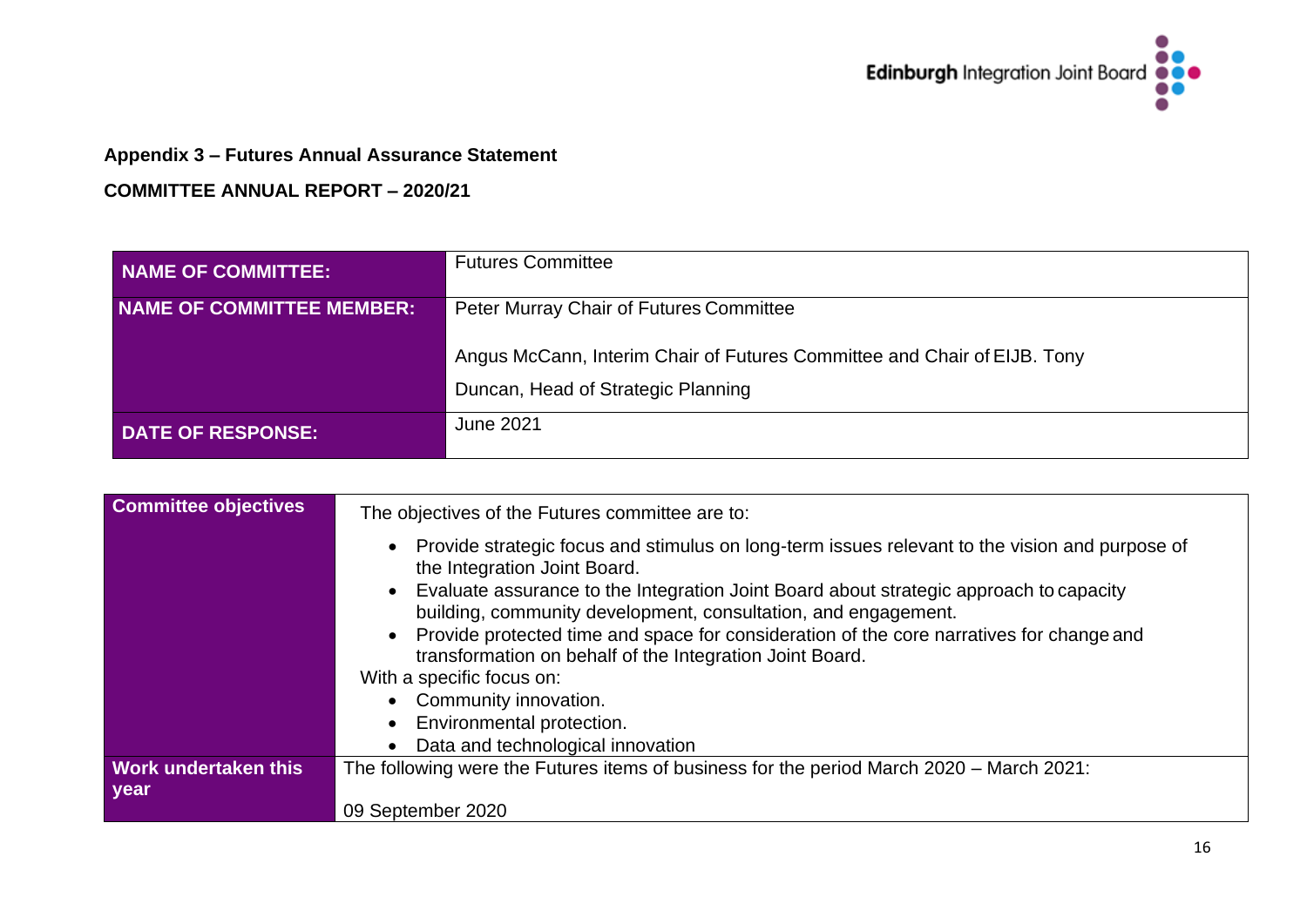

|                                     | Review of Strategic Framework in light of lessons learned from Covid-19<br>A report was provided by the Head of Strategic Planning on the lessons learned exercise conducted in<br>response to the Covid-19 pandemic. The committee noted the high-level findings, themes, and the alignment<br>to the transformation programme. The committee noted the need to consider the needs of unpaid carers and<br>those with disabilities as part of planning and shaping future service delivery. the committee also recognised<br>the challenge of health inequality which existed prior to Covid. The committee requested the Head of<br>Strategic Planning to issue a note on the Strategic ENDS to members out of committee and to invite<br>feedback and to be presented back to the Futures committee on 02 December 2020. Actioned.                                                                                 |
|-------------------------------------|-----------------------------------------------------------------------------------------------------------------------------------------------------------------------------------------------------------------------------------------------------------------------------------------------------------------------------------------------------------------------------------------------------------------------------------------------------------------------------------------------------------------------------------------------------------------------------------------------------------------------------------------------------------------------------------------------------------------------------------------------------------------------------------------------------------------------------------------------------------------------------------------------------------------------|
|                                     | IJB Chairs and Vice-Chairs questionnaire<br>The Chair requested that documentation received on the "Innovation Steering Group for NHS Scotland and<br>Social Care" was circulated around the group. The request was for the EIJB to input into the questionnaire<br>which was circulated around all IJB's in Scotland which would inform the production of an innovation strategy<br>for NHS Scotland / Social Care. The committee agreed that the Chair of the IJB and Chief Officer would<br>agree a mechanism to submit a response to this request.<br>The committee also agreed to share the Feely Review report when published in January 2021.<br>Actioned.                                                                                                                                                                                                                                                     |
|                                     | <b>Environmental Considerations</b><br>CIIr Melanie Main provided a verbal update to the committee on sustainability under environmental<br>considerations following a publication on a report by the Intergovernmental Panel on Climate Change. The<br>committee noted it was incumbent upon the Futures committee to progress environmental outcomes and to<br>retain this as an agenda item for subsequent Futures committees. The committee also noted that a short<br>report was to be provided to the EIJB on Environmental Considerations and CIIr Melanie Main agreed to<br>review the paper during the drafting process. the committee agreed to ascertain the current status of<br>environmental health and social care baseline work being conducted by CEC and NHSL. The committee<br>also proposed that a Climate Change Charter be designed to clarify the IJB position on Climate Change.<br>Actioned. |
| <b>Work undertaken this</b><br>year | 02 December 2020<br>Better Supporting Elderly Citizens to Live Well at Home<br>The committee was presented with a presentation by colleagues from SICCAR an Edinburgh-based tech<br>company who had developed a 'digital trust network' that proposed to have a range of benefits for the health                                                                                                                                                                                                                                                                                                                                                                                                                                                                                                                                                                                                                      |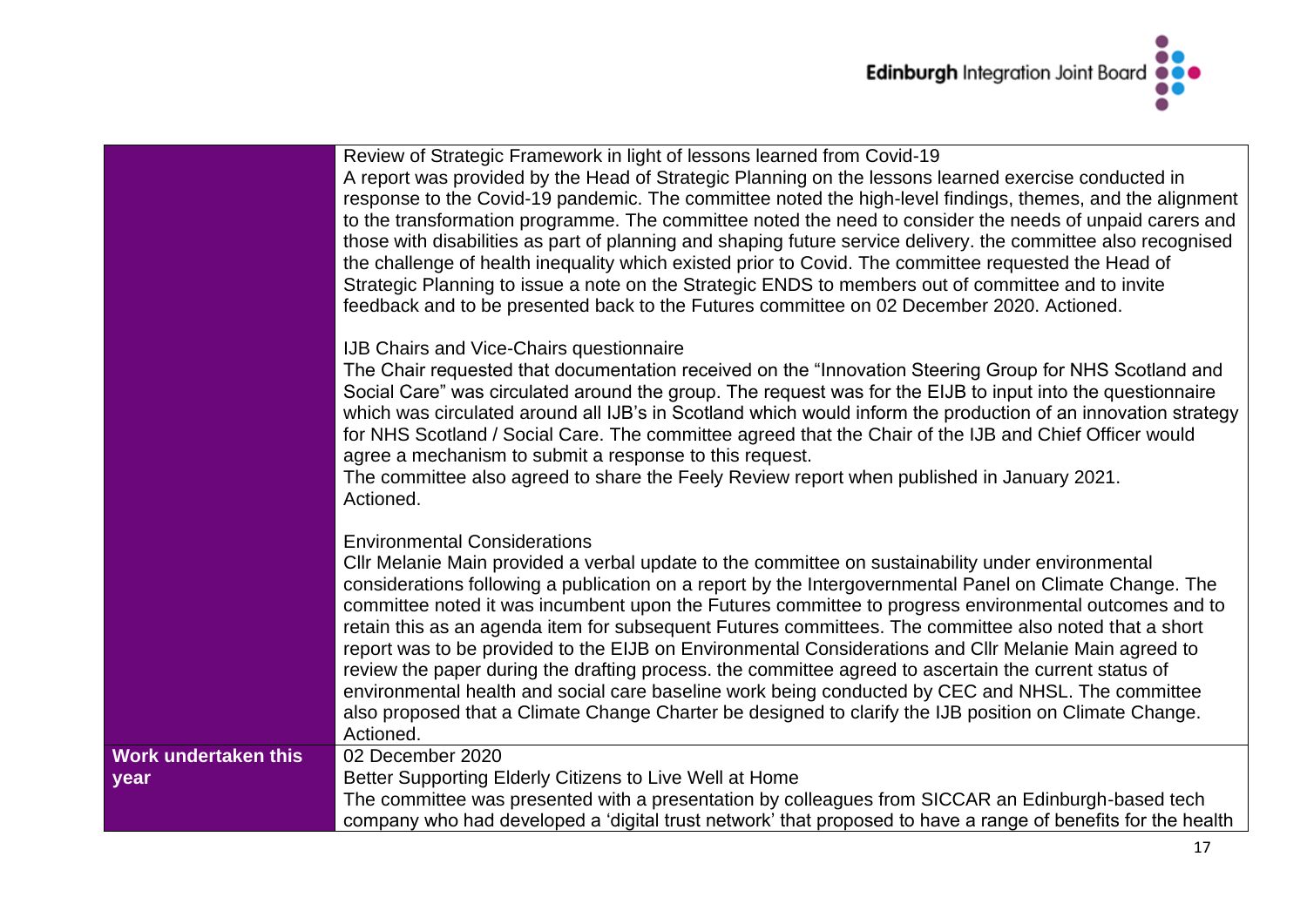

|                              | and social care sector. The presentation was noted, and it was agreed that colleagues in SICCAR were to<br>organise a meeting with the Poverty Commission and EVOC to gain an input on the proposed network from<br>their perspective.                                                                                                                                                                                                                                                                                                                                             |  |  |
|------------------------------|------------------------------------------------------------------------------------------------------------------------------------------------------------------------------------------------------------------------------------------------------------------------------------------------------------------------------------------------------------------------------------------------------------------------------------------------------------------------------------------------------------------------------------------------------------------------------------|--|--|
|                              | <b>High Level Strategy Update</b><br>A presentation was provided by the Head of Strategic Planning on the design of a higher-level strategic<br>directive which would inform future 3-year strategic plans. The committee requested a definition of the<br>Edinburgh Pact be circulated. The committee also agreed the horizon timeframes of 0-6 years (Horizon 1),<br>6-18 years (Horizon 2), and 18+ years (Horizon 3). The committee noted the invitation for members to<br>contact the Head of Strategic Planning with feedback on the proposed high-level strategy. Actioned. |  |  |
|                              | <b>Climate Change Charter</b><br>A report was provided by the Strategic Planning and Quality Manager for Older People on the Climate<br>Change Charter. The committee were requested to support the approach and agree the production timeline.<br>The committee noted the report and a further meeting with the authors and CIIr Melanie Main was to be<br>arranged to review and develop the Climate Charter. Actioned.                                                                                                                                                          |  |  |
|                              | <b>Climate Change Charter</b><br>A report was provided by the Strategic Planning and Quality Manager for Older People on the Climate<br>Change Charter. The committee were requested to support the approach and agree the production timeline.<br>The committee noted the report and a further meeting with the authors and CIIr Melanie Main was to be<br>arranged to review and develop the Climate Charter. Actioned.                                                                                                                                                          |  |  |
|                              | <b>Joint Strategic Needs Analysis</b><br>This report was withdrawn.                                                                                                                                                                                                                                                                                                                                                                                                                                                                                                                |  |  |
| Work undertaken this<br>year | 10 February 2021 Strategy Progress Update<br>A presentation was provided to the committee by the Head of Strategic Planning with an update on the<br>timeline for the EIJB Strategic Plan 2022-2025. The presentation also contained updated information on the<br>high-level design, principles, and considerations of the Programme, as well as the potential next steps and<br>outcomes of the Plan. The committee noted the presentation. Actioned.                                                                                                                            |  |  |
|                              | <b>Climate Change Charter</b>                                                                                                                                                                                                                                                                                                                                                                                                                                                                                                                                                      |  |  |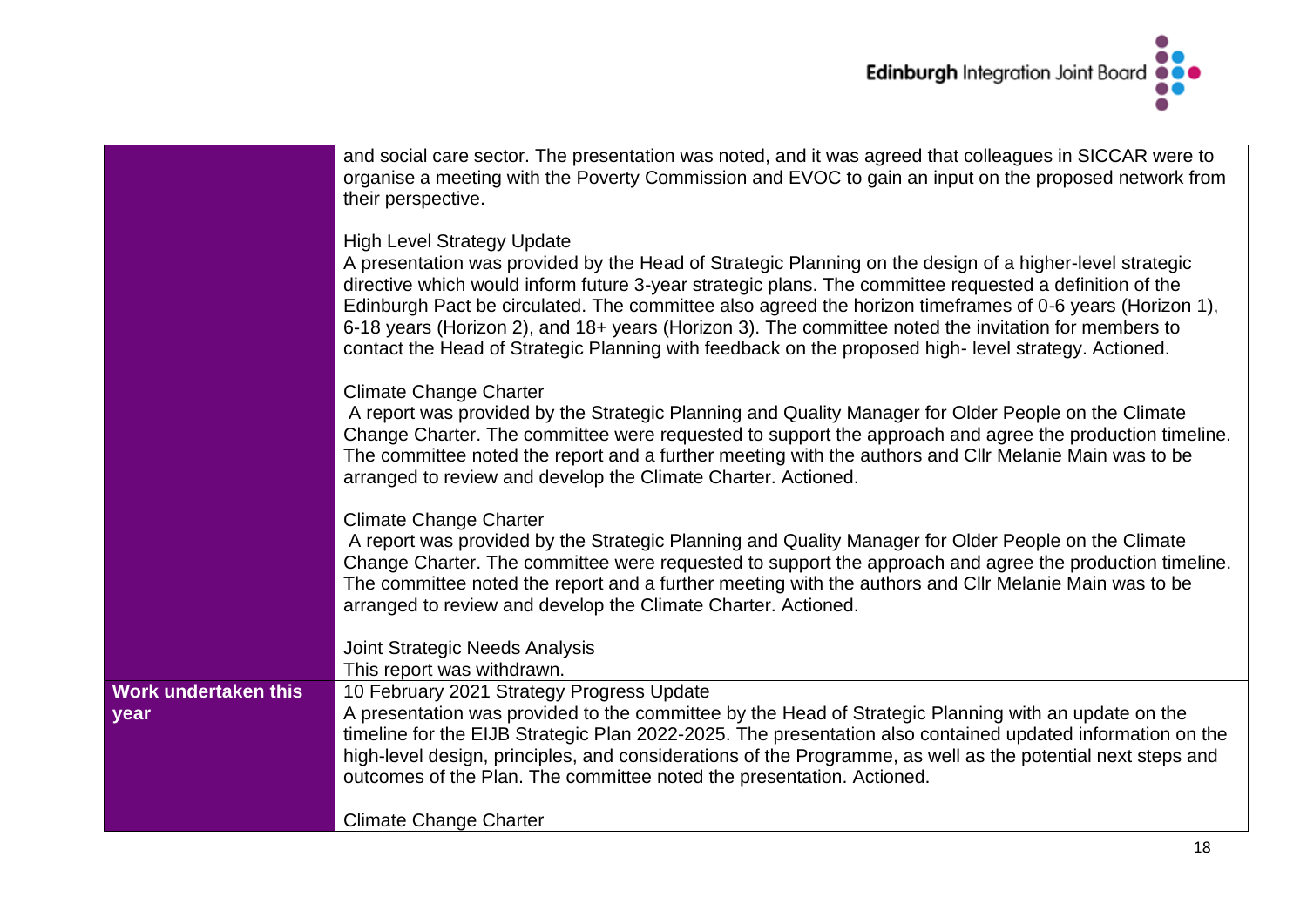

|                                                                                                       | A draft Climate Change Charter was provided by the Strategic Planning and Quality Manager for Older<br>People. The committee considered the charter, made amendments, and requested the new draft be<br>circulated around the committee prior to submission to the EIJB. Actioned.                                                                                                                                        |  |  |
|-------------------------------------------------------------------------------------------------------|---------------------------------------------------------------------------------------------------------------------------------------------------------------------------------------------------------------------------------------------------------------------------------------------------------------------------------------------------------------------------------------------------------------------------|--|--|
|                                                                                                       | <b>Edinburgh PACT</b><br>As per the action from the 02 December 2020 Futures committee the Strategic Programme Manager for<br>Mental Health and Wellbeing drafted an Edinburgh Pact definition for consideration by the committee. The<br>committee noted and supported the principles, aspiration, and translation to action the Edinburgh Pact.<br>Actioned.                                                            |  |  |
|                                                                                                       | <b>Building Relationships and Maximising Opportunities</b>                                                                                                                                                                                                                                                                                                                                                                |  |  |
|                                                                                                       | A presentation was provided by the Strategic Programme Manager for Mental Health and Wellbeing on the<br>benefits of using academia research to build relationships and maximise opportunities for the EIJB. The<br>committee noted the presentation. Afternote: This engagement is still developing with the aspiration to build<br>relationships with academic institutions which would be seen as mutually beneficial. |  |  |
| <b>Outputs</b>                                                                                        | As listed above. Key outputs:                                                                                                                                                                                                                                                                                                                                                                                             |  |  |
|                                                                                                       | Produced and referred a Climate Change Charter to the EIJB.<br>Produced an Edinburgh PACT definition which has been incorporated into the project.<br>Provided input into the "Innovation Steering Group for NHS Scotland and Social Care"                                                                                                                                                                                |  |  |
|                                                                                                       | Provided input and guidance to the Higher-Level Strategic Directive.                                                                                                                                                                                                                                                                                                                                                      |  |  |
| Is there anything which<br>prevents the committee<br>from being as effective<br>as they would like to | There is a lack of resource available to assist with the demand and aspirations of the Futures committee.<br>Until such time that this issue is resolved, the Futures Committee will consider reducing the number of<br>times it sits within the year.                                                                                                                                                                    |  |  |
| be? If so, please<br>expand.                                                                          | The resource issue is recognised by EHSCP. It is anticipated that an organisational review of the strategic<br>planning area will find a work able resolution. Head of Strategic Planning has shared initial plans with the<br>Committee.                                                                                                                                                                                 |  |  |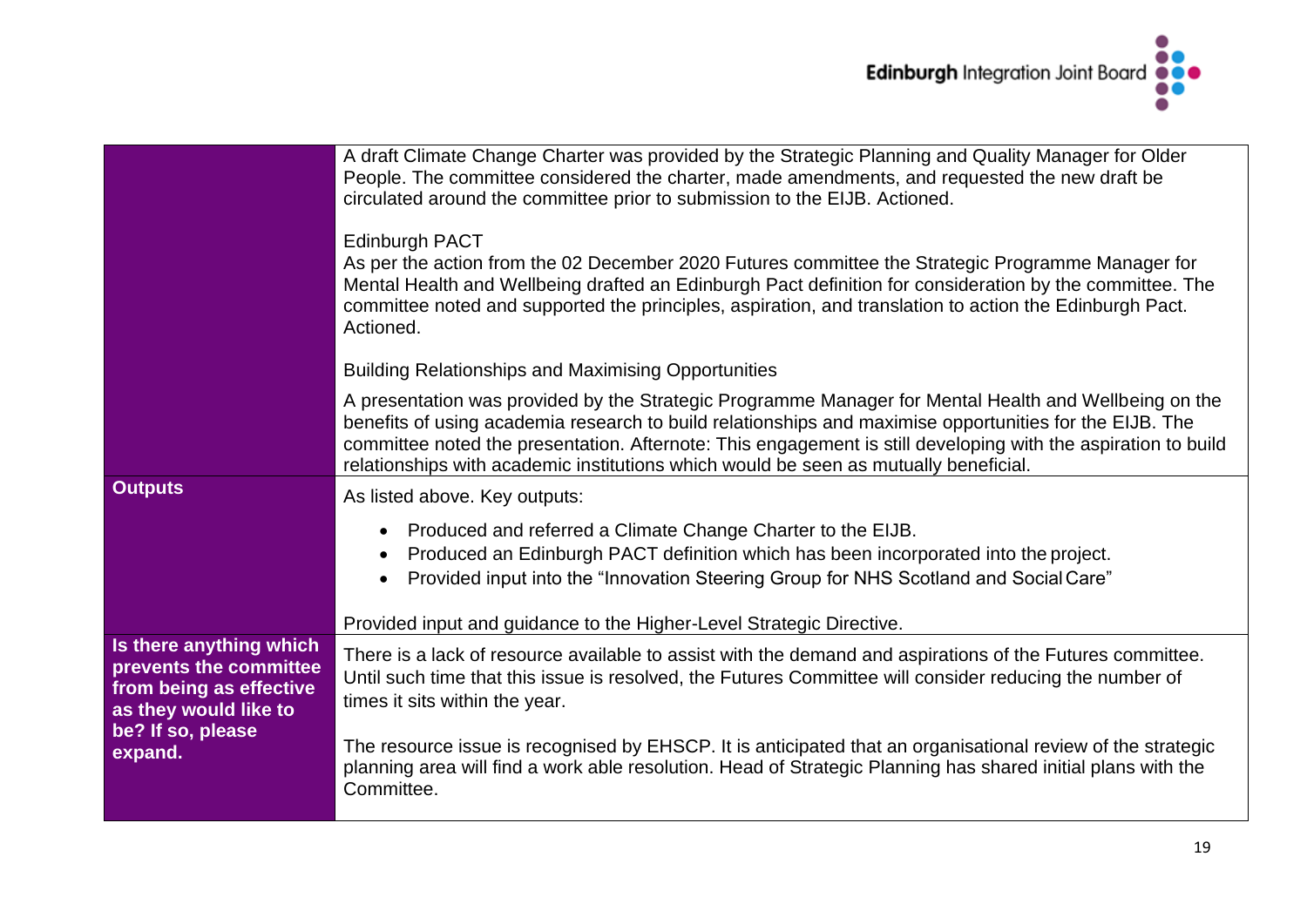

| Are there any issues of<br>concern you would<br>wish raised at the<br>Board? If so, please<br>expand.       |                                                                                                                                                                                                                                                                                                                                                                                                                                                                                                                                                                                                                                                                          |                                                                                                                                                                                                         |  |
|-------------------------------------------------------------------------------------------------------------|--------------------------------------------------------------------------------------------------------------------------------------------------------------------------------------------------------------------------------------------------------------------------------------------------------------------------------------------------------------------------------------------------------------------------------------------------------------------------------------------------------------------------------------------------------------------------------------------------------------------------------------------------------------------------|---------------------------------------------------------------------------------------------------------------------------------------------------------------------------------------------------------|--|
| What (if any) changes<br>are you making based<br>on your experience<br>within the committee?                | The futures committee purpose is to consider longer term strategic considerations for the EIJB. The<br>frequency may be too much with too little time set aside for 'blue sky' thinking. Options are being<br>considered, such as twice a year but for longer to facilitate more detailed discussions which would<br>include experts and stakeholders.<br>Peter Murray the current Chair of the Futures committee is standing down due to other commitments so<br>Angus McCann the Chair of the IJB has taken on the role on an interim basis, appointment to the Chair of<br>the Futures longer term will need to be considered under the review of terms of reference. |                                                                                                                                                                                                         |  |
| Do you feel that there is<br>sufficient skill either on<br>the committee or<br>supporting the<br>committee? | As noted above with the lack of resource, there is intention to have an officer dedicated to the longer-term<br>strategic thinking for the EIJB which will assist with the demand for the Futures committee.<br>Below is the current membership of the Futures committee:                                                                                                                                                                                                                                                                                                                                                                                                |                                                                                                                                                                                                         |  |
|                                                                                                             | Voting<br>Non-Voting                                                                                                                                                                                                                                                                                                                                                                                                                                                                                                                                                                                                                                                     | <b>Peter Murray</b><br>Chair of IJB (taking on interim chair)<br>Vice Chair of IJB<br><b>Councillor Main</b><br><b>AHP Lead</b><br><b>Clinical Director</b><br>$\bullet$<br><b>EVOC Chief Executive</b> |  |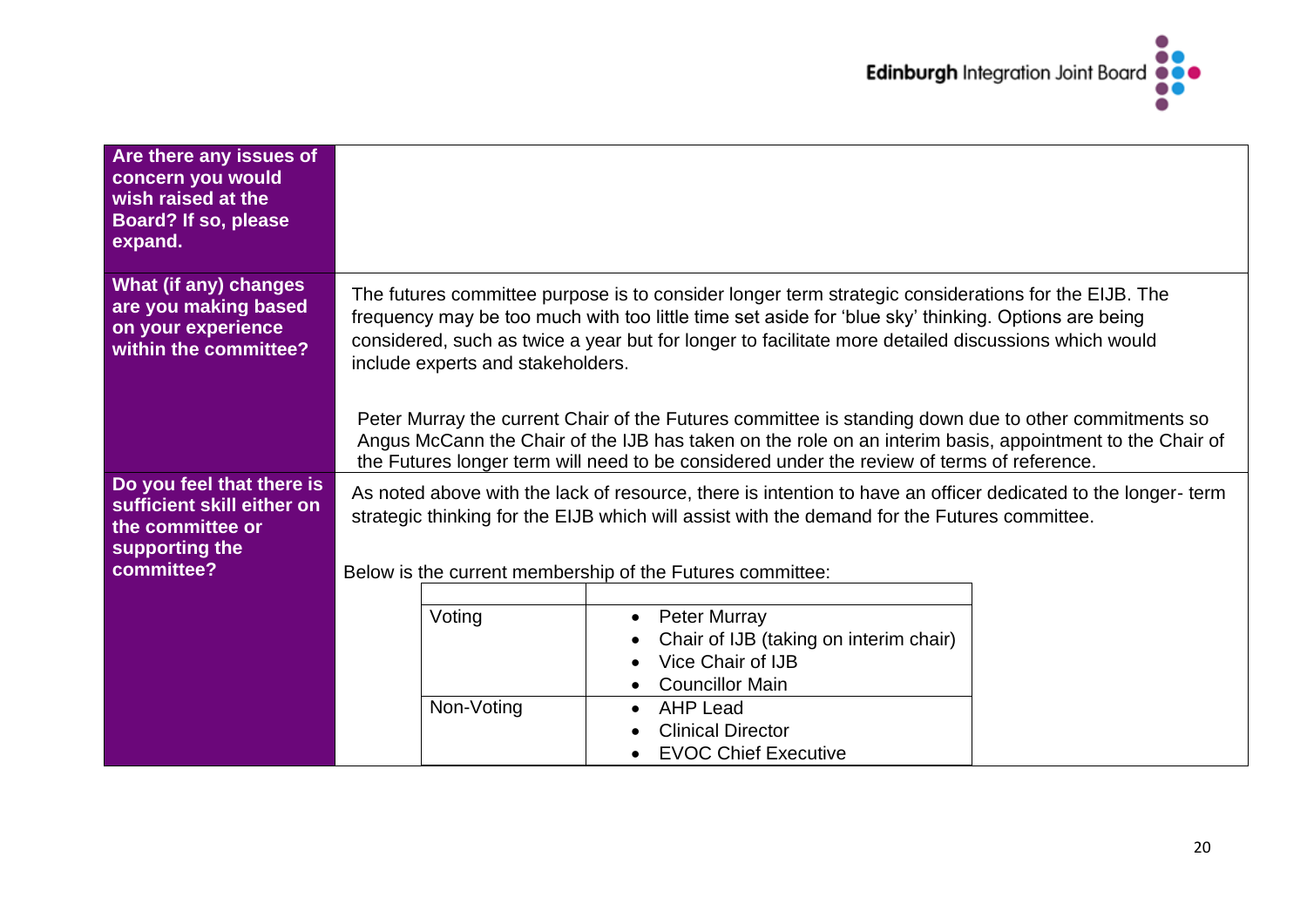

# **Appendix 4 – Performance and Delivery Annual Assurance Statement**

| <b>NAME OF COMMITTEE:</b>  | <b>EIJB Performance and Delivery Committee</b> |
|----------------------------|------------------------------------------------|
| NAME OF COMMITTEE MEMBERS: | Councillor Melanie Main (Chair)                |
| <b>DATE OF REVIEW:</b>     | 29 July 2021                                   |

|                             |                                                                                                                                                                                                                  | Evidence           |
|-----------------------------|------------------------------------------------------------------------------------------------------------------------------------------------------------------------------------------------------------------|--------------------|
| <b>Committee objectives</b> | The purpose and function of the Committee, on behalf of the Integration<br>Joint Board is to:                                                                                                                    | Terms of Reference |
|                             | a) Oversee, a performance and progress reporting framework and<br>supporting processes which provide assurance to the Integrated Joint<br>Board about performance, progress, and delivery of delegated services. |                    |
|                             | b) Receive and gain assurance from the <b>performance</b> framework and<br>reports on services commissioned by the IJB and the financial<br>consequences of delivering these services.                           |                    |
|                             | c) Overview and report on the delivery of health & social care in<br>Edinburgh.                                                                                                                                  |                    |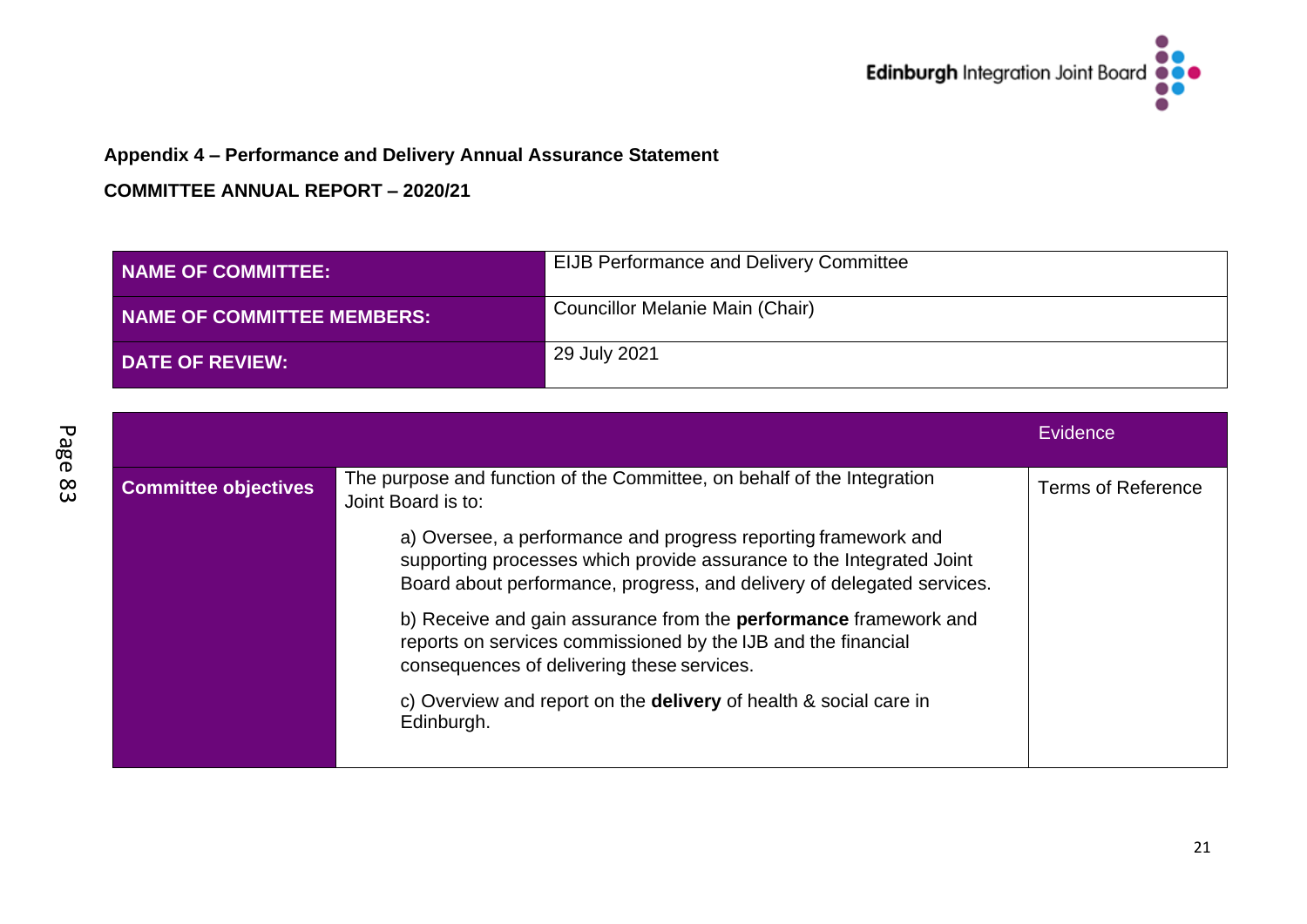

| Work undertaken this | Performance                                                                                                                               | Committee agendas |
|----------------------|-------------------------------------------------------------------------------------------------------------------------------------------|-------------------|
| year                 | 1. Scrutiny of the Annual Performance Report before referring<br>concerns to the IJB.                                                     |                   |
|                      | 2. Agree to close actions when considering the Annual Review of<br><b>Directions</b>                                                      |                   |
|                      | 3. Considered the Performance Report                                                                                                      |                   |
|                      | 4. Considered the EIJB Annual Performance Report 2020-21 before<br>referring to the IJB.                                                  |                   |
|                      | 5. Agreed the KPIs and timescales when reviewing the Edinburgh<br>Joint Carers Strategy 2019-2022 Strategic Key Performance<br>Indicators |                   |
|                      | 6. Considered the Mainstreaming Equality and Equality<br><b>Outcomes</b>                                                                  |                   |
|                      | 7. Scrutinised the Mental Health Services – Planning and<br><b>Operational Arrangements</b>                                               |                   |
|                      | 8. Scrutinised the Transitions for Young People with a Disability from<br><b>Children to Adult Services</b>                               |                   |
|                      | Financial                                                                                                                                 |                   |
|                      | 1. Scrutiny of the financial Outturn 2019/20                                                                                              |                   |
|                      | 2. Scrutiny of finance Updates 20-21/21-22                                                                                                |                   |
|                      | 3. Reviewed the findings of the Health and Social Care Grant<br>Programme Evaluation 2019-20                                              |                   |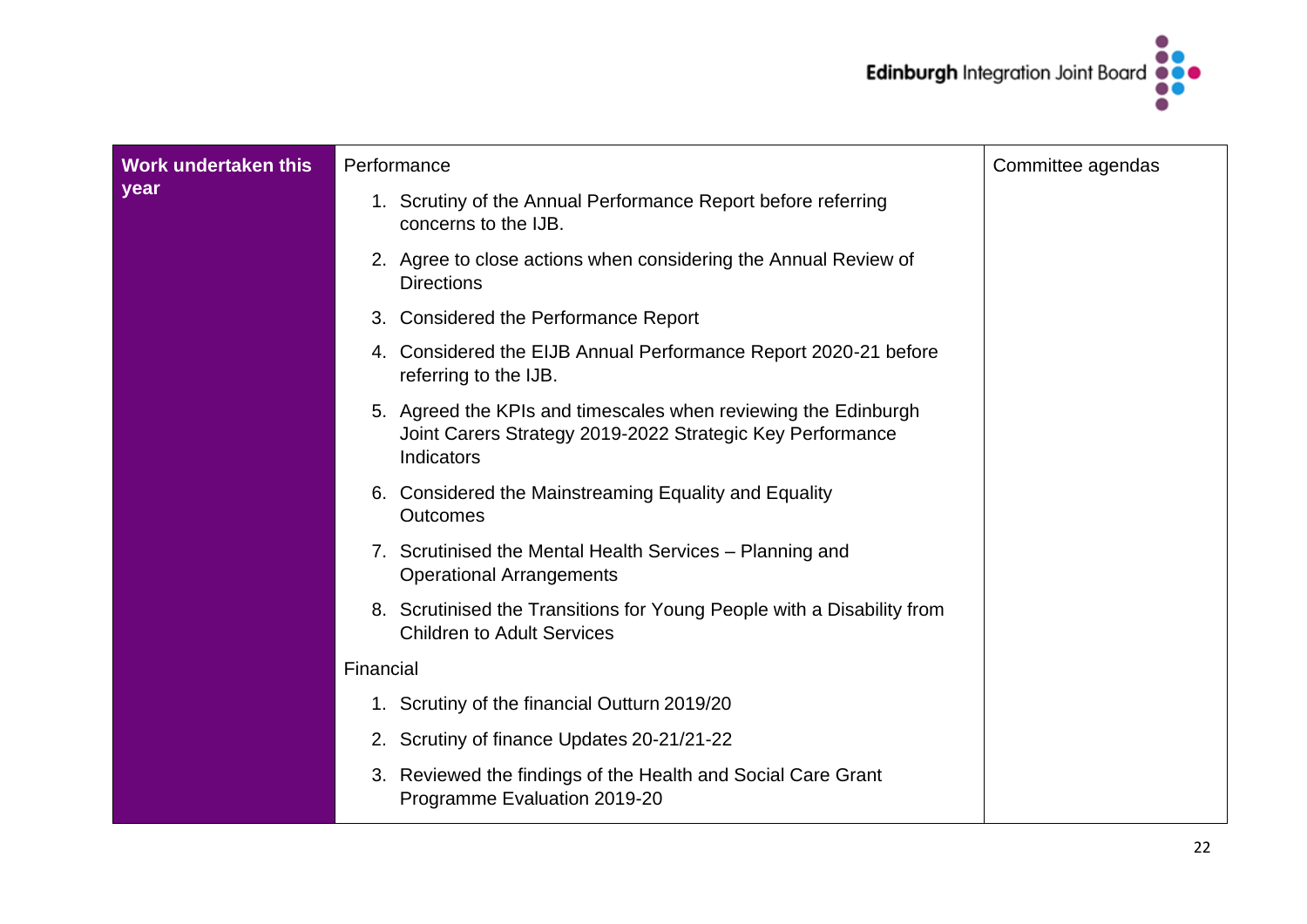

|                | 4. Savings and Recovering Programme 2020-21 Update                                                                                                                                                                                                                                   |                                                              |
|----------------|--------------------------------------------------------------------------------------------------------------------------------------------------------------------------------------------------------------------------------------------------------------------------------------|--------------------------------------------------------------|
|                | 5. Reviewed the NHS Lothian Financial Overview - Acute<br>(Delegated Services)                                                                                                                                                                                                       |                                                              |
|                | 6. Scrutinised the Finance Update - 2020/21 Outturn                                                                                                                                                                                                                                  |                                                              |
|                | 7. Adopted the Review of Reserves Policy                                                                                                                                                                                                                                             |                                                              |
|                | 8. 8. Recommended the Financial Regulations to the IJB for adoption.                                                                                                                                                                                                                 |                                                              |
| <b>Outputs</b> | Through the reporting of, and subsequent scrutiny of (which included<br>recommending closures and changes to action 'ratings) Performance and<br>Delivery can subsequently show they have covered the following activities as<br>referenced in their Terms of Reference for 2020/21: | Annual Review of<br>Directions, Directions<br><b>Tracker</b> |
|                | 1. Make use of risk registers and directions register to inform work<br>plan priorities and produce an annual work plan for the Committee.                                                                                                                                           |                                                              |
|                | 2. Review annually the integrated data set and Directions<br>Register.                                                                                                                                                                                                               |                                                              |
|                | Through their scrutiny of the EIJB's Annual Performance Report and various<br>Performance Reports through the year, the Committee were able to deliver<br>the following as per their activities referenced in the Terms of Reference:                                                |                                                              |
|                | 1. Review Performance Reports in advance of the Board considering<br>them in order to give assurance when required.                                                                                                                                                                  | <b>EIJB Annual Performance</b><br>Report 2020-21,            |
|                | 2. Consider performance reports which examine the relevant data, as<br>defined by the relevant directions, and explore the level of                                                                                                                                                  | Performance Report                                           |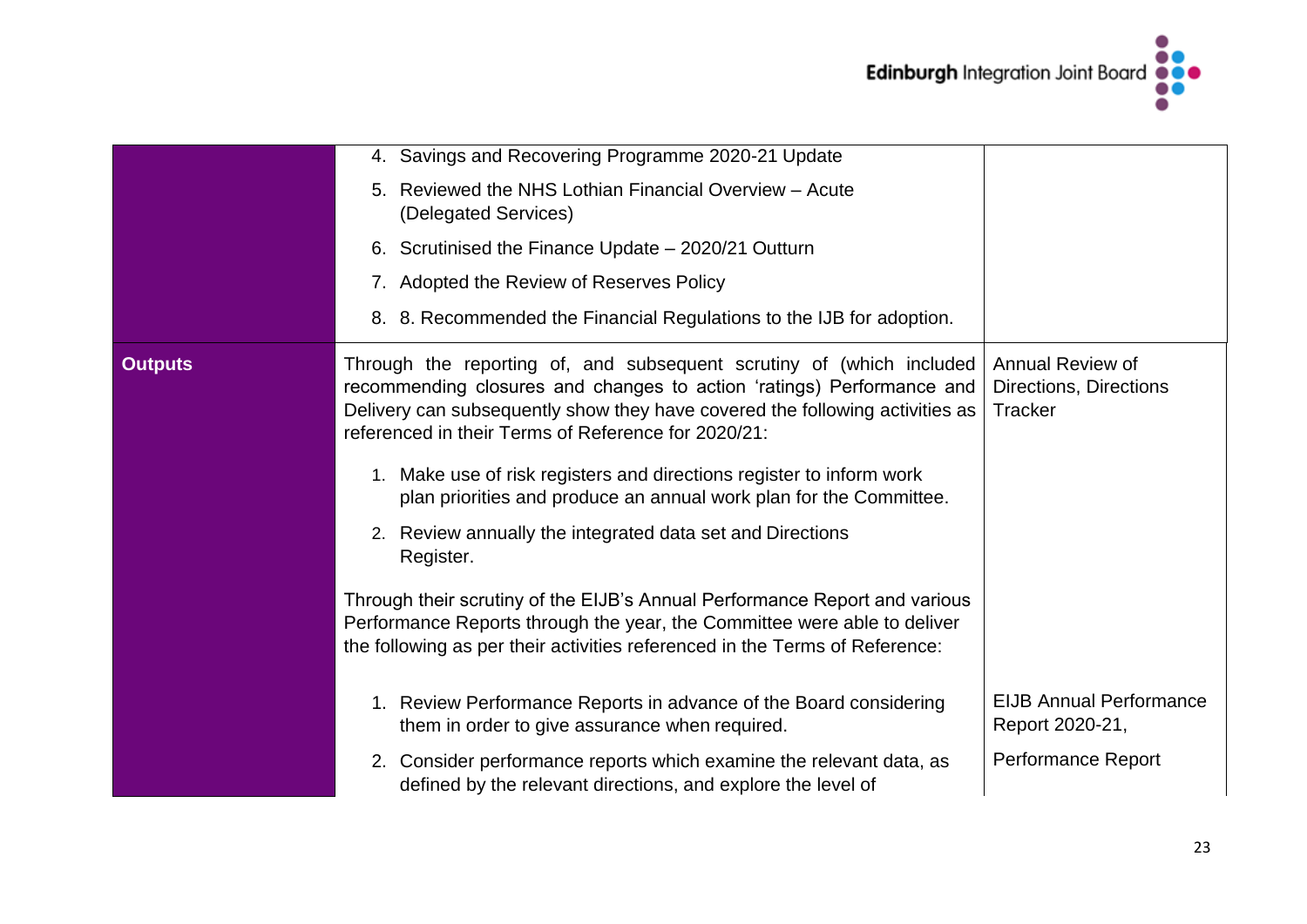

|                                                                                                       | assurance the committee can recommend to the IJB on the delivery<br>of each direction.<br>Committee were presented with information on a range of delegated services<br>throughout the year. Members scrutinised the reports and hence, were able<br>to deliver the actions from their TORs as follows:                                                                                                                                    |                                                                                                                                                                                                                                                     |
|-------------------------------------------------------------------------------------------------------|--------------------------------------------------------------------------------------------------------------------------------------------------------------------------------------------------------------------------------------------------------------------------------------------------------------------------------------------------------------------------------------------------------------------------------------------|-----------------------------------------------------------------------------------------------------------------------------------------------------------------------------------------------------------------------------------------------------|
| <b>Outputs</b>                                                                                        | 1. Consider the information on delegated functions for Edinburgh,<br>which will be included in the Annual Report for adoption and<br>approval by the IJB.<br>2. Develop and review a comprehensive performance<br>management system (5.1.3 of the Integration Scheme)<br>including the Performance and Delivery Framework and<br>financial reporting in respect to delivery of the delegated<br>functions.<br><b>Further Work Required</b> | <b>NHS Lothian Financial</b><br>Overview - Acute<br>(Delegated Services),<br><b>Transitions for Young</b><br>People with a Disability<br>from Children's to Adult<br>Services, Mental Health<br>Services: Planning and<br>Operational Arrangements. |
|                                                                                                       | The following delegated core duties from the Performance and<br>Delivery Terms of Reference were not met this year, and the<br>Committee needs to incorporate this into the Work Plan for the coming<br>year:<br>Liaise with CEC and NHSL to receive assurance that CEC and NHSL carry                                                                                                                                                     |                                                                                                                                                                                                                                                     |
|                                                                                                       | out their remits for assurance and scrutiny (5.1.5 of the Integration<br>Scheme).                                                                                                                                                                                                                                                                                                                                                          |                                                                                                                                                                                                                                                     |
| Is there anything which<br>prevents the committee<br>from being as effective<br>as they would like to | <b>Finance</b><br>The disparity in basis and accounting practices NHS and CEC, makes<br>budgeting and accounts scrutiny difficult and has resulted in lack of clarity                                                                                                                                                                                                                                                                      |                                                                                                                                                                                                                                                     |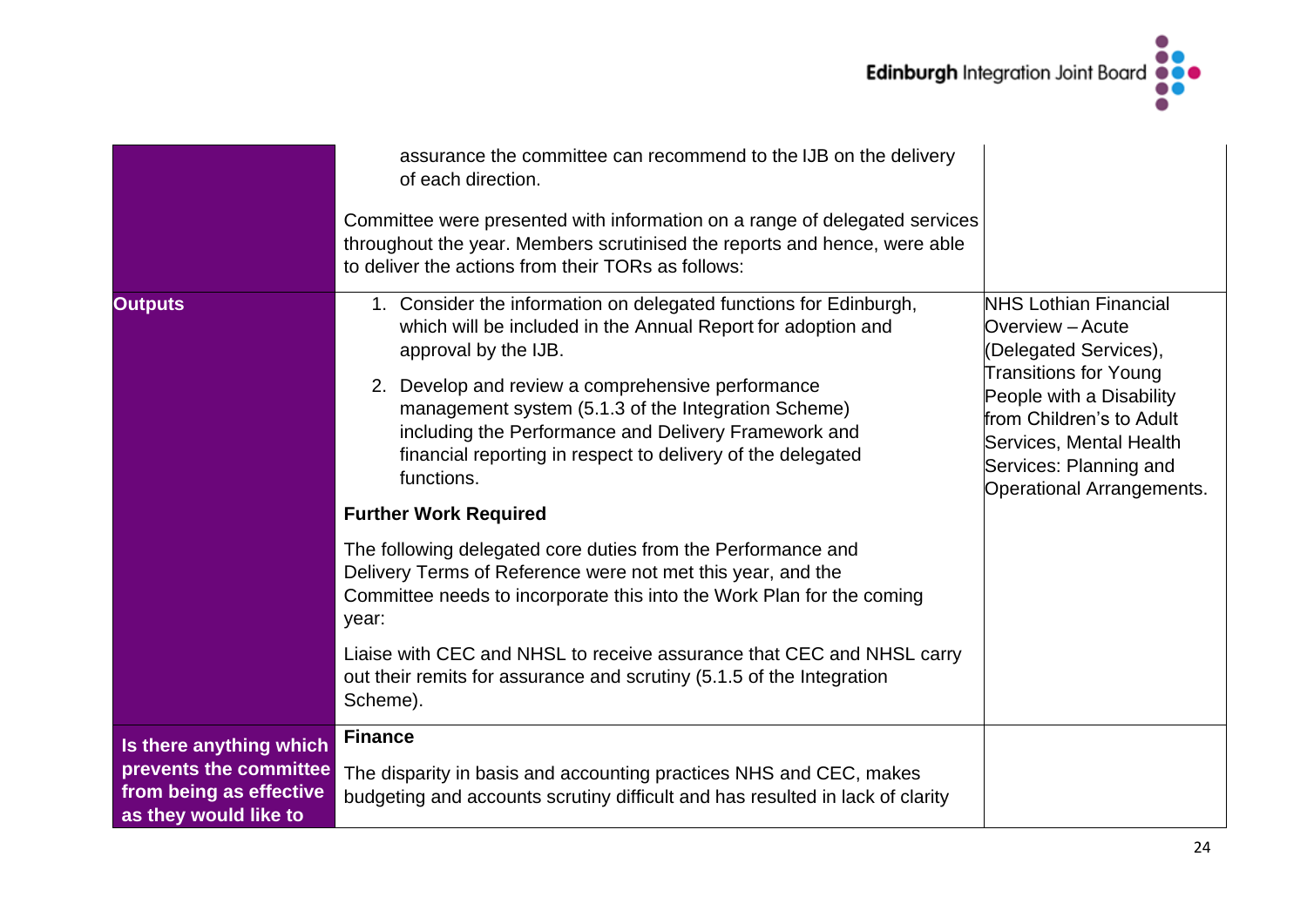

| be? If so, please<br>expand. | and inconsistent useful comparative layouts. Reported explanatory detail<br>has sometimes been weak and requires further development.                                                                                                                                                                                                                                                                                                                                                                                             |  |
|------------------------------|-----------------------------------------------------------------------------------------------------------------------------------------------------------------------------------------------------------------------------------------------------------------------------------------------------------------------------------------------------------------------------------------------------------------------------------------------------------------------------------------------------------------------------------|--|
|                              | Greater involvement of the accounting staff from CEC and NHSL in<br>explaining financial reporting and bases for financial budgeting etc. would<br>be welcome.                                                                                                                                                                                                                                                                                                                                                                    |  |
|                              | <b>Performance data</b>                                                                                                                                                                                                                                                                                                                                                                                                                                                                                                           |  |
|                              | Over the last year, partly due to Covid, the committee has felt frustrated at<br>the lack of staff resource has meant little progress has been made towards a<br>Data framework.                                                                                                                                                                                                                                                                                                                                                  |  |
|                              | The data that has been available is related to social care and MSG<br>indicators ring-fenced staff time. Data reported to committee on areas of<br>concern has not always been satisfactory and given a clear understanding<br>of services and issues. This has prevented good scrutiny, in particular<br>Mental Health services and the performance of other services delivered by<br>the partners for the IJB. The ability to scrutinise core services might give us<br>some significant insight on issues the affect services. |  |
|                              | Integrated Impact Assessments are sometimes lacking, not well prepared or<br>reported, and appear not to be being used appropriately in some cases to<br>inform service delivery.                                                                                                                                                                                                                                                                                                                                                 |  |
|                              | <b>Support for committee</b>                                                                                                                                                                                                                                                                                                                                                                                                                                                                                                      |  |
|                              | At times the relevant operational managers and staff who have key<br>responsibility are not present for discussions. Users of services and staff<br>delivering on the ground are not included enough in scrutiny at committee,<br>which is a missed opportunity which would improve insight.                                                                                                                                                                                                                                      |  |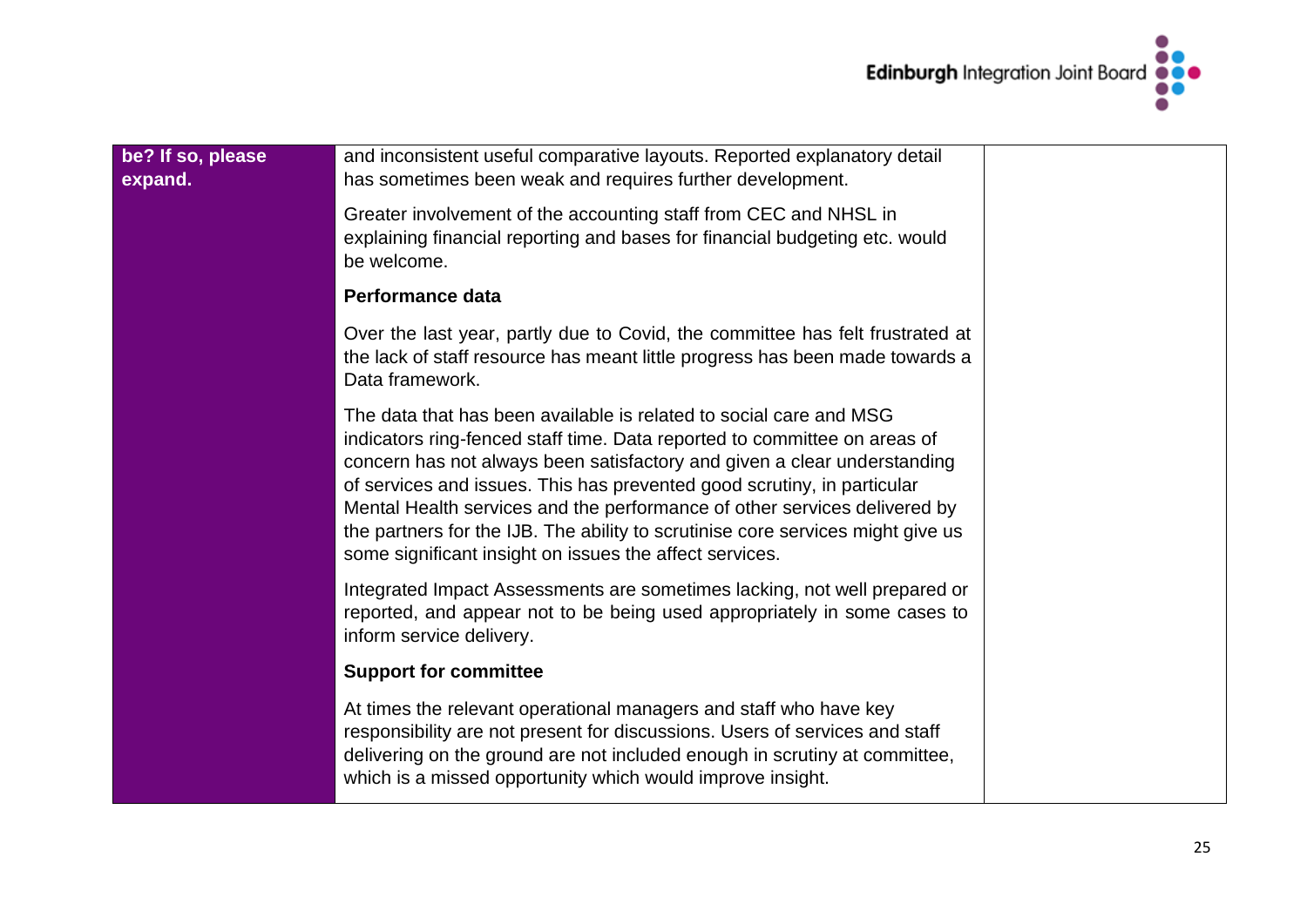

|                                                                            | Work programme                                                                                                                                                                                                                                                         |  |
|----------------------------------------------------------------------------|------------------------------------------------------------------------------------------------------------------------------------------------------------------------------------------------------------------------------------------------------------------------|--|
|                                                                            | The work programme could be better developed so that more relevant to<br>Board priorities. There continue to be challenges of trying to ensure there is<br>a timeliness and coordination of the workplan integrating with other<br>governance committees and the board |  |
|                                                                            | Changes in the work programme have been disruptive to committee work                                                                                                                                                                                                   |  |
|                                                                            | <b>Governance</b>                                                                                                                                                                                                                                                      |  |
|                                                                            | Dates of meetings and reporting times change constantly which make<br>setting work schedules around the committee difficult.                                                                                                                                           |  |
|                                                                            | At times the papers are late in arriving, or incomplete, and the data is a<br>little out of date.                                                                                                                                                                      |  |
|                                                                            | It is a relatively small committee, and any absence makes it difficult to<br>ensure proper scrutiny and there may be helpful to bring more expertise<br>and addition skills into the committee                                                                         |  |
| Are there any issues of                                                    | <b>Financial information</b>                                                                                                                                                                                                                                           |  |
| concern you would<br>wish raised at the<br>Board? If so, please<br>expand. | In the short term, clear accounting note explaining the detail and<br>differences in accounting practices need further development.                                                                                                                                    |  |
|                                                                            | The committee feels strongly that the Board should set an aim of single<br>method of accounting and integrated accounts and a timescale to achieve<br>this.                                                                                                            |  |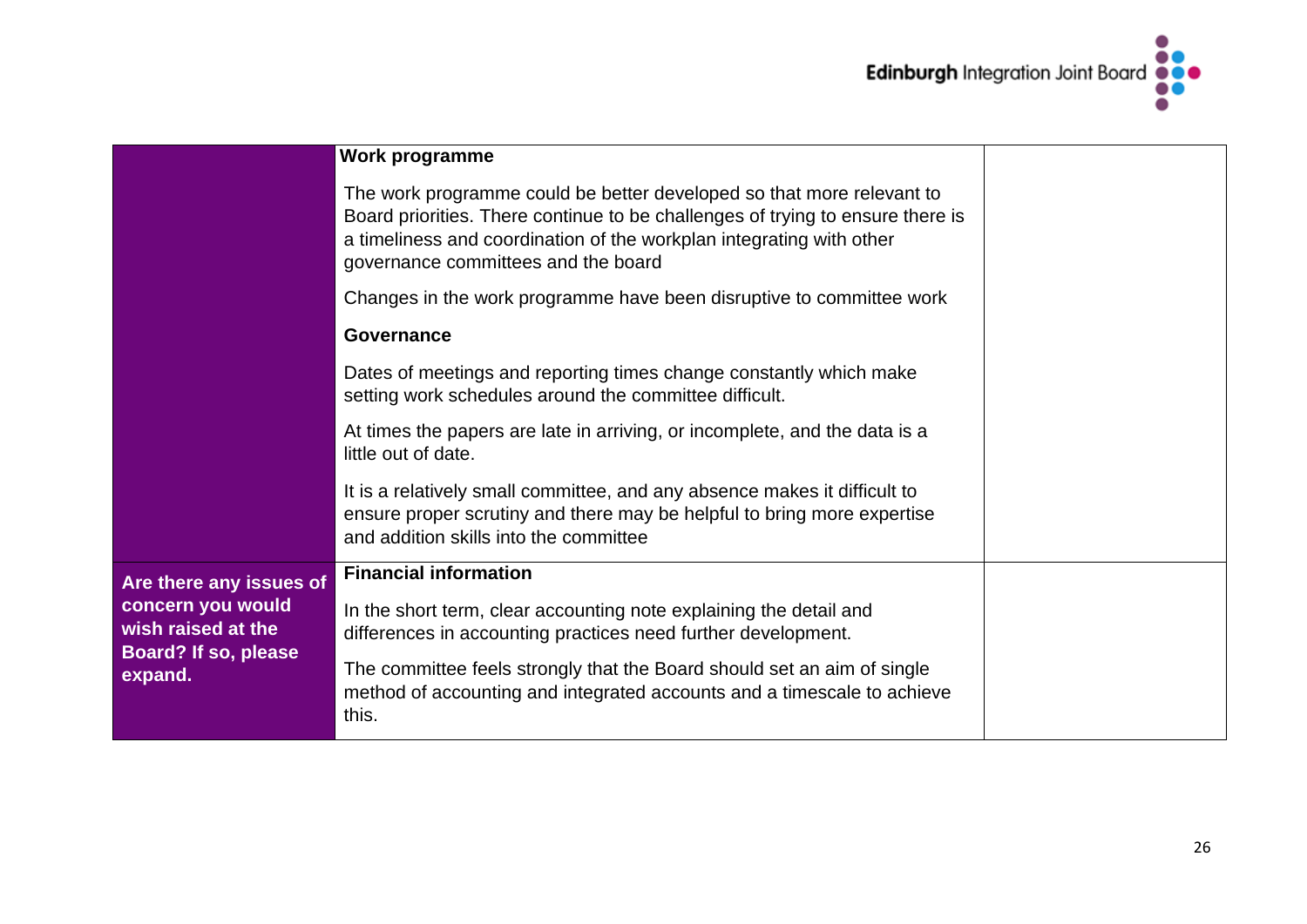

**What (if any) changes are you making based on your experience within the committee?**

#### **Finance reporting**

The Finance Officer will continue to develop clear accounting notes to management accounts, to improve Boards understanding, aid discussion and informed decisions in reporting to the board.

Following a board decision, discussions with partners as to approach to and possibilities of integrated accounts would be taken forward as part of the work plan for this year.

#### **Performance Data**

The arrival of dedicated data Manager is very welcome and well-planned progress towards a data framework is underway in line with the renewed Strategic Plan. It is hoped that dedicated staff time given to committee business will help ensure appropriate useful data is available for scrutiny

The Committee will set aside time this year to discuss and develop how it will consider quality and deep dives and build this into a fixed work plan.

### **Workplan and Governance**

A clear fixed annual plan is being developed and will be signed of in October by the Committee. Dates of meetings are being checked against other committees and board diaries and the relevant operational meetings.

A fixed work plan will mean that the relevant staff and service users to be notified and invited well in advance and any additional expertise or skills required to be identified will in advance and planned for.

The committee has agreed to hold 2 additional meetings, so that financial and performance data can each be scrutinised quarterly this year.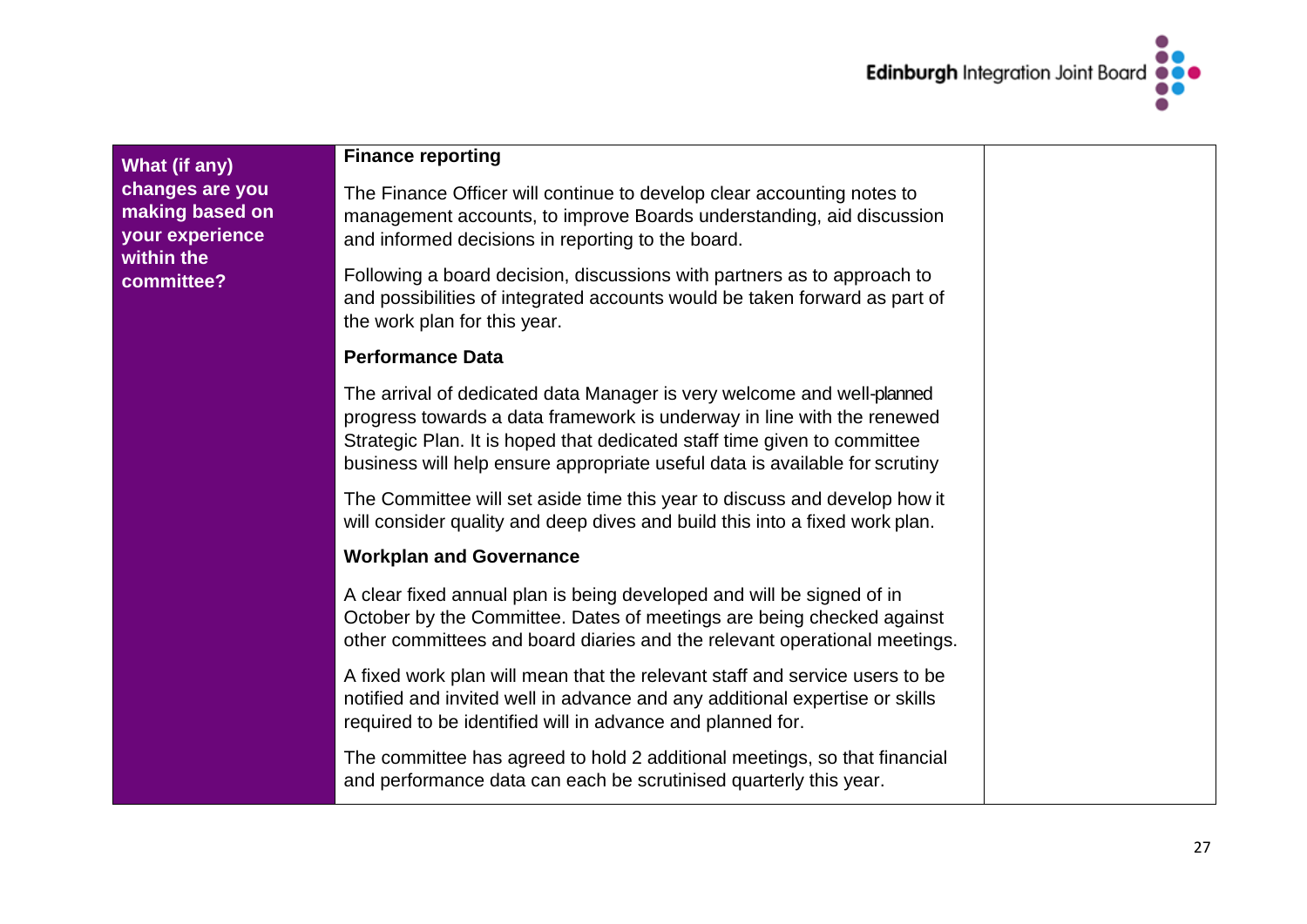

|                                                                                                                | Audit staff have suggested that the committee may wish to record their<br>meetings for private use - allowing for reference to discussions and<br>decisions taken.<br>The committee welcomes the Board review of the new governance<br>arrangements which should include a review of the impact of the work of<br>the committee.                                                                                                                                                                                                                                       |  |
|----------------------------------------------------------------------------------------------------------------|------------------------------------------------------------------------------------------------------------------------------------------------------------------------------------------------------------------------------------------------------------------------------------------------------------------------------------------------------------------------------------------------------------------------------------------------------------------------------------------------------------------------------------------------------------------------|--|
| Do you feel that<br>there is sufficient<br>skill either on the<br>committee or<br>supporting the<br>committee? | As above                                                                                                                                                                                                                                                                                                                                                                                                                                                                                                                                                               |  |
| Are there any other<br>issues you wish to<br>raise?                                                            | Summary<br>This committee has come a long way and members feel that their work is<br>becoming much more relevant and productive, but there is still a way to<br>go. The members work well together and take an active role in<br>discussions, questioning and scrutiny.<br>Members have worked hard to scrutinise information given and there is some<br>progress but often data, financial information and clarity around delegation<br>has been hard to secure. The persistence of members has led to progress<br>being made in increasing clarity and transparency. |  |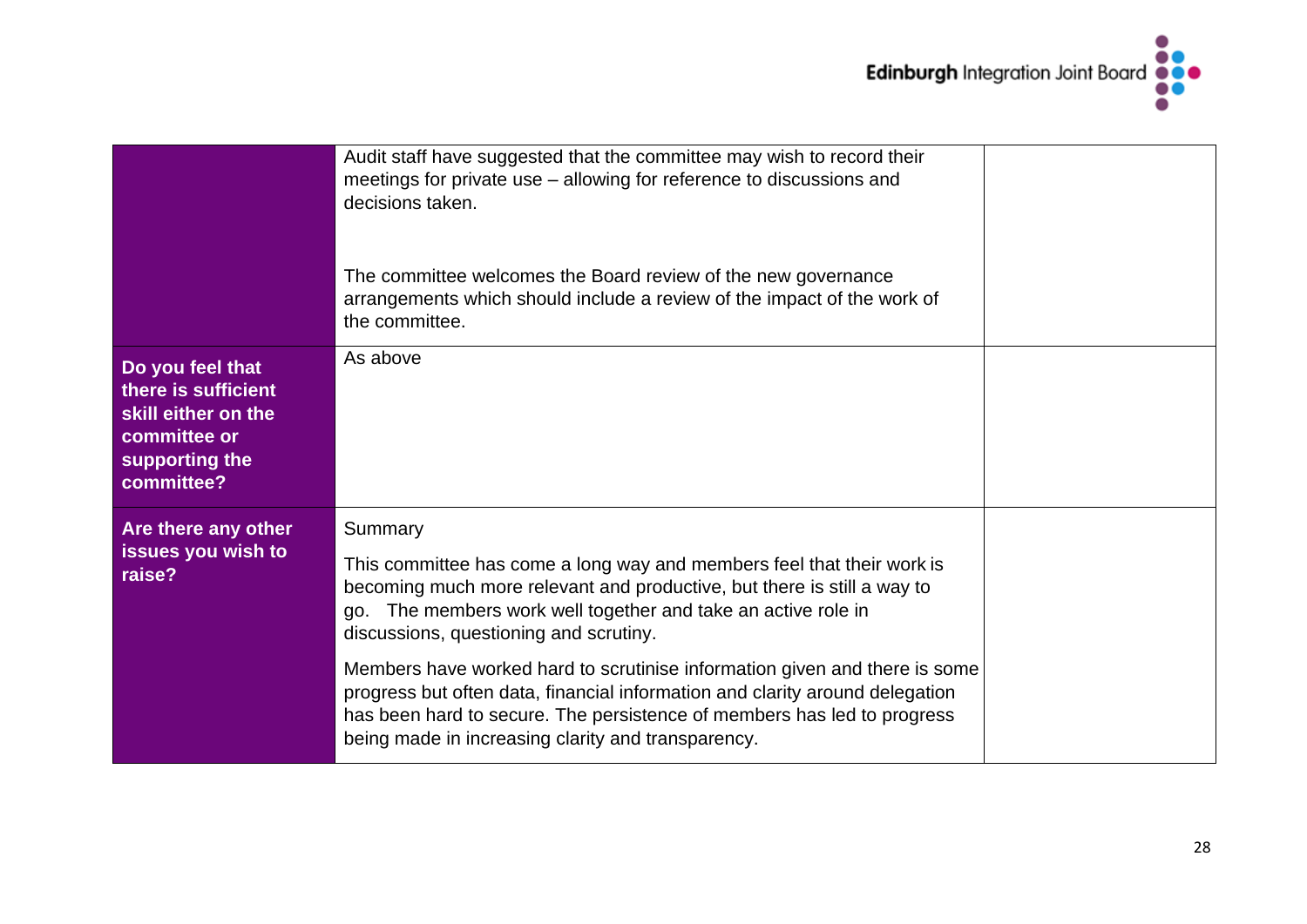

# **Appendix 5 – Strategic Planning Group Annual Assurance Statement**

| NAME OF COMMITTEE:        | <b>Strategic Planning Group</b>         |
|---------------------------|-----------------------------------------|
| NAME OF COMMITTEE MEMBER: | Ricky Henderson, Chair                  |
|                           | Tony Duncan, Head of Strategic Planning |
| <b>DATE OF RESPONSE:</b>  | 30 June 2021.                           |

| <b>Committee objectives</b> | The objectives of the Strategic Planning Group (SPG) are to:                                                                                                                                                              |
|-----------------------------|---------------------------------------------------------------------------------------------------------------------------------------------------------------------------------------------------------------------------|
|                             | Oversee strategic planning processes to meet statutory obligations placed on the Integration Joint<br>$\bullet$<br>Board in respect of strategies and plans.                                                              |
|                             | Provide assurance to the IJB that processes are fully inclusive of stakeholders and partners and<br>$\bullet$<br>formal consultative processes are followed.                                                              |
|                             | Identify on behalf of the IJB key priorities, progress arrangements and outcomes in relation to the<br>$\bullet$<br>planning of services.                                                                                 |
|                             | Approve Directions, in line with the current IJB Directions policy, in order to deliver the Strategic<br>$\bullet$<br>Plan. If the SPG accepts these Directions, they will be recommended to the IJB for formal adoption. |
|                             | Consider ideas from all interested groups, including EIJB committees, on ways to deliver the<br>$\bullet$<br>objectives of the Strategic Plan. If adopted this would initiate revised Directions.                         |
|                             |                                                                                                                                                                                                                           |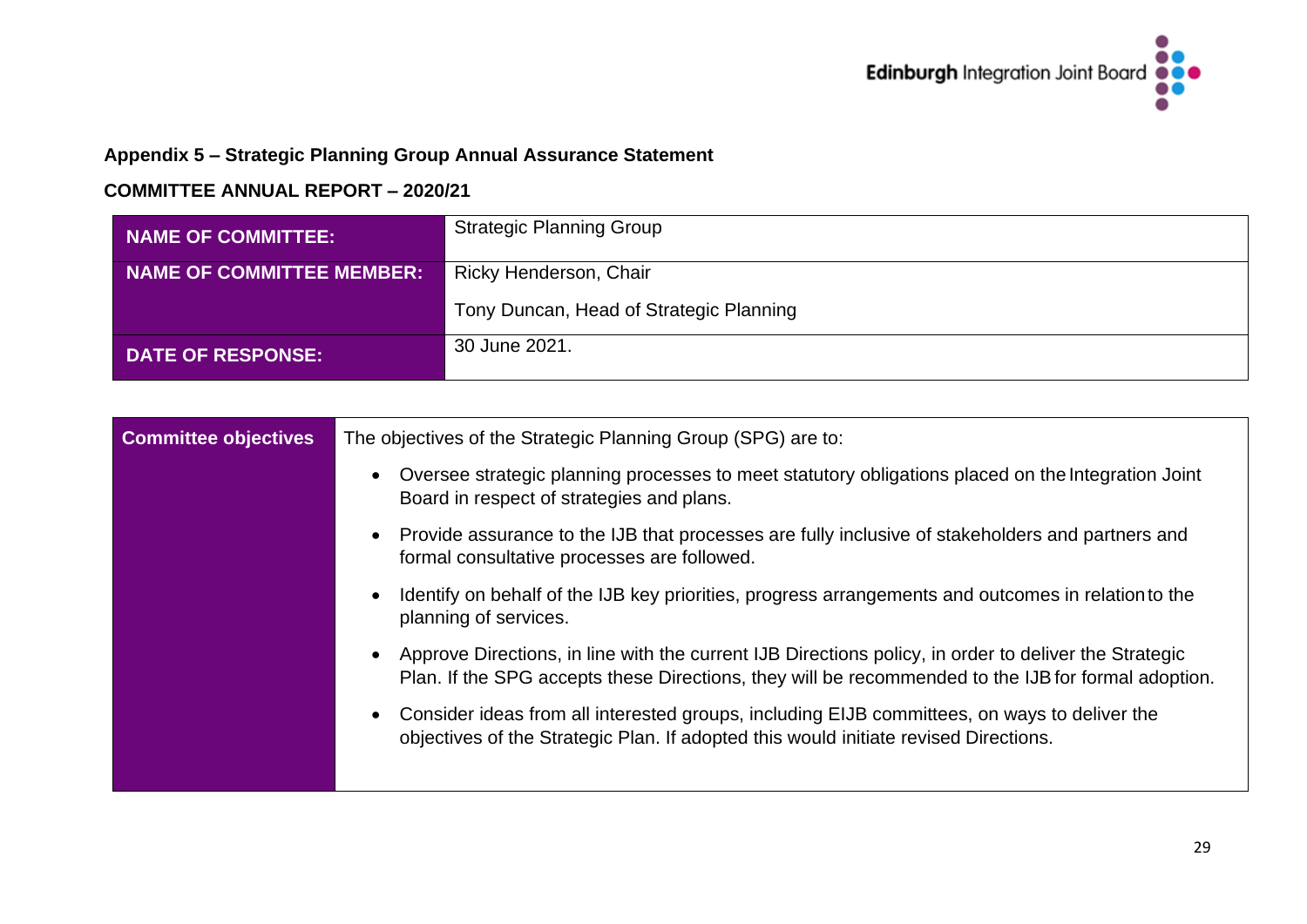

#### **Work undertaken this year**

The SPG covers a lot of ground throughout the year directly linked to matters of strategic planning. Time is spent considering options and focussing on key areas for improvement. The SPG is well attended and represents a cross section of stakeholders, all with an interest in the future of health and social care in the city.

The following were the SPG items of business for the period March 2020 to March 2021:

#### **10 March 2020**

#### **Integrated Older People Service (IOPS) – Hospital at Home**

A report was provided by the Head of Strategic Planning on the IOPS. The purpose of this report was to inform the SPG of the planned transfer of management of the IOPS from NHSL acute services to Edinburgh Health and Social care Partnership (EHSCP). The SPG noted that transfer of IOPS line management had been approved at Director level in EHSCP and NHSL, that IOPS was planned to move to full EHSCP management by no later than 31 March 2020 and that IOPS would be considered as part of the Home First Edinburgh project within the Transformation Programme.

#### **Actioned.**

#### **Market Facilitation Framework**

A report was provided by the Contracts Manager EHSCP on a proposed Market Facilitation Framework. This would inform the approach taken to collaborate and develop a full Market Facilitation Plan. The SPG agreed the content and proposed timeline for the plan, requested a draft plan was submitted to SPG in September 2020, and amendments to be made to the framework.

**Afternote**: Production of a Market Facilitation Plan was suspended due to the COVID-19 pandemic. The SPG agreed through the Rolling Actions log (RAL) to align production with the next strategic plan. An update was provided to the SPG in May 2021.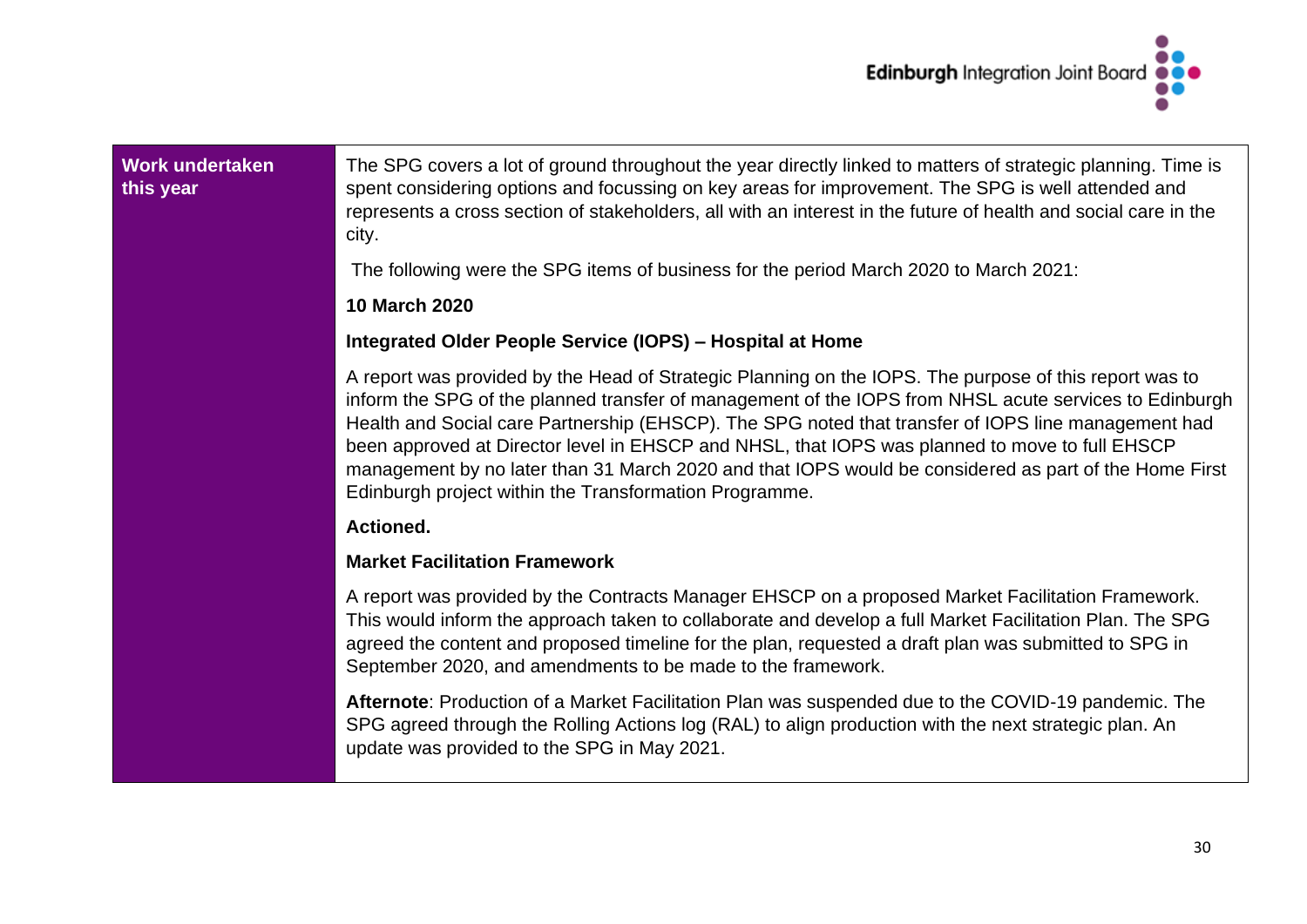

| Work undertaken this year | <b>NHS Annual Operational Plan</b>                                                                                                                                                                                                                                                                                                                                                                                                                                                                                                                                                                                                                                                                                                        |
|---------------------------|-------------------------------------------------------------------------------------------------------------------------------------------------------------------------------------------------------------------------------------------------------------------------------------------------------------------------------------------------------------------------------------------------------------------------------------------------------------------------------------------------------------------------------------------------------------------------------------------------------------------------------------------------------------------------------------------------------------------------------------------|
|                           | This report was withdrawn from the agenda.                                                                                                                                                                                                                                                                                                                                                                                                                                                                                                                                                                                                                                                                                                |
|                           | <b>Equality Outcomes and Mainstreaming Report</b>                                                                                                                                                                                                                                                                                                                                                                                                                                                                                                                                                                                                                                                                                         |
|                           | A report was provided by the Head of Strategic Planning on Equality Outcomes. The purpose of<br>this report was to discharge the action to consider how public sector equalities duties are<br>embedded in the work of the EIJB and if the issuing of Directions is an appropriate means to<br>achieve this. The SPG agreed to note the process for embedding public sector equalities duties in<br>the work of the EIJB. The SPG also agreed to receive an update on this work at a future meeting,<br>to include information on the approach taken in other IJB's. Afternote: A Briefing Note on this was<br>provided to the SPG in November 2020.                                                                                      |
|                           | Re-provisioning of Royal Edinburgh Hospital Learning Disabilities and Mental Health                                                                                                                                                                                                                                                                                                                                                                                                                                                                                                                                                                                                                                                       |
|                           | A report was provided by the Disability Support and Strategy Manager on the volume of beds<br>required in future for adults with complex mental health and learning disabilities. The SPG agreed<br>the number of assessment and treatment beds to be commissioned from REAS. To note the<br>review of current community places and change programmes which aims to increase efficiency<br>and choice for people. To support the initiation of formal dialogue with the Scottish Government<br>and Mental Welfare Commission to collectively consider the potential impact of legislation and the<br>report was referred to the EIJB for consideration. Afternote: The report is scheduled to be<br>submitted to the EIJB in August 2021. |
|                           | <b>NHS Lothian Primary Care Priorities</b>                                                                                                                                                                                                                                                                                                                                                                                                                                                                                                                                                                                                                                                                                                |
|                           | A report was provided by the Director of Primary Care Transformation on the NHS response to<br>the EIJB priorities on Primary Care. The SPG agreed that community dentistry, optometrists and<br>pharmacists should be included in strategic planning. Actioned.                                                                                                                                                                                                                                                                                                                                                                                                                                                                          |
|                           | Work undertaken this year 12 May 2020 – Cancelled. All EIJB committees were suspended due to the COVID-19 pandemic.                                                                                                                                                                                                                                                                                                                                                                                                                                                                                                                                                                                                                       |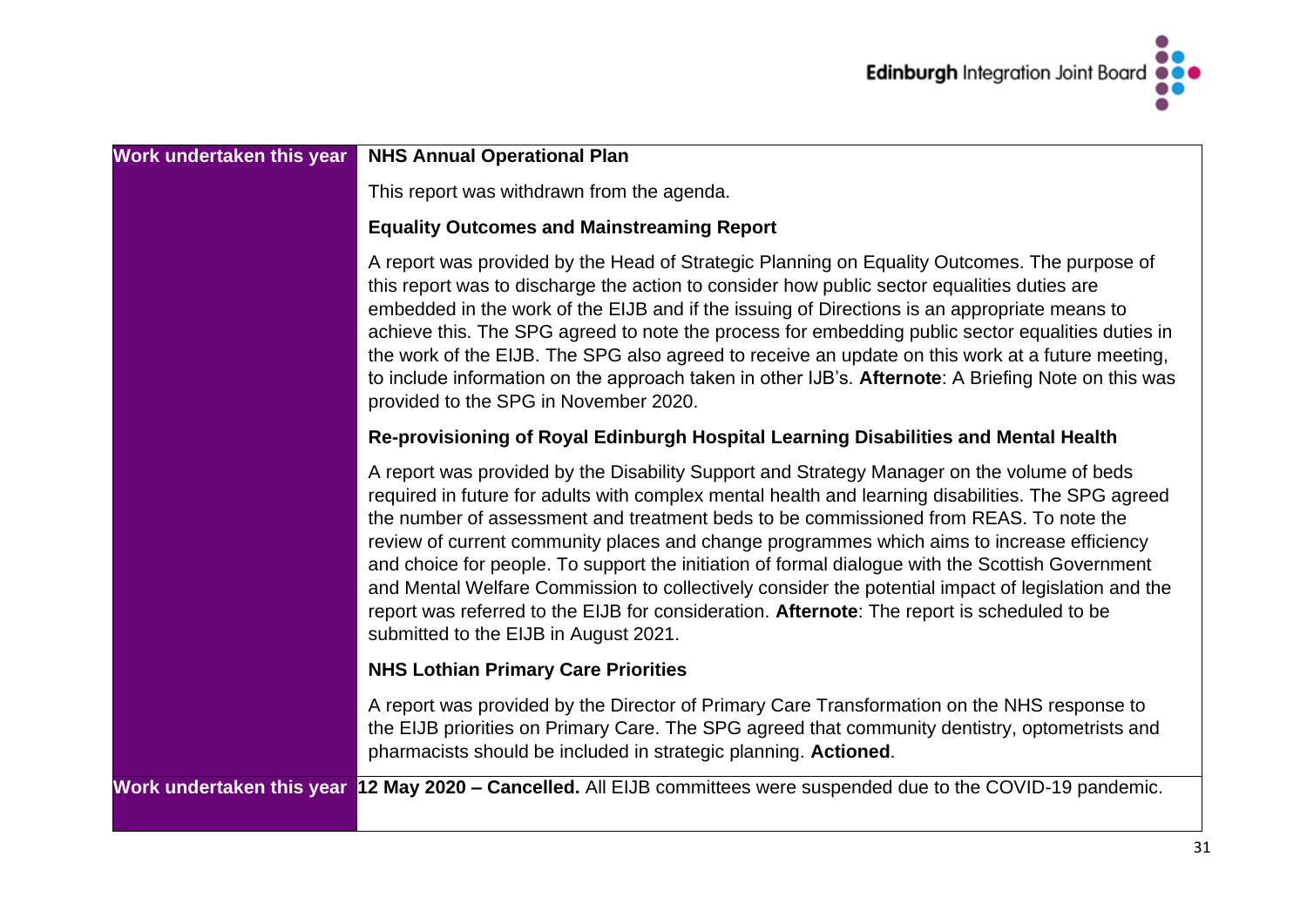

|                           | 15 September 2020 Review of Strategic Plan                                                                                                                                                                                                                                                                                                                                                                        |
|---------------------------|-------------------------------------------------------------------------------------------------------------------------------------------------------------------------------------------------------------------------------------------------------------------------------------------------------------------------------------------------------------------------------------------------------------------|
|                           | A report was provided by the Head of Strategic Planning on the annual review of the EIJB<br>Strategic Plan in accordance with the SPG Terms of Reference. The SPG noted the progress that<br>had been made and the timeline for the next strategic planning cycle. The SPG approved the<br>report and referred it to the EIJB for approval. Actioned.                                                             |
|                           | <b>Edinburgh Wellbeing Pact Situation Report</b>                                                                                                                                                                                                                                                                                                                                                                  |
|                           | A presentation was provided by the Strategic Programme Manager for Mental Health and<br>Wellbeing on the Edinburgh Wellbeing Pact. The SPG noted the progress being made.                                                                                                                                                                                                                                         |
|                           | <b>COVID-19 Lessons Learned Report</b>                                                                                                                                                                                                                                                                                                                                                                            |
|                           | A report was provided by the Head of Strategic Planning on the COVID-19 Lessons Learned<br>exercise which ran from early April to late July 2020. The Transformation Manager explained the<br>process and how the lessons had been categorised and folded into projects within the<br>Transformation Programme. The SPG noted the lessons learned and process applied. Actioned.                                  |
| Work undertaken this year | <b>City Vision 2050</b>                                                                                                                                                                                                                                                                                                                                                                                           |
|                           | A report was provided by the Strategic Programme Manager for Mental Health and Wellbeing on<br>City Vision 2050. The SPG approved the report and referred it to the EIJB for approval. Actioned.                                                                                                                                                                                                                  |
|                           | <b>Learning Disabilities - Short Breaks Statement</b>                                                                                                                                                                                                                                                                                                                                                             |
|                           | A report was provided by the Disability Support and Strategy Manager on Short Breaks. The report<br>proposed to redesign Short Break Support increasing the use of Local Area Co-Ordination for Self-<br>Directed Support. The report was primarily focussed on people with a disability, however a creative<br>approach to short breaks through self-directed support should be applicable in other care groups. |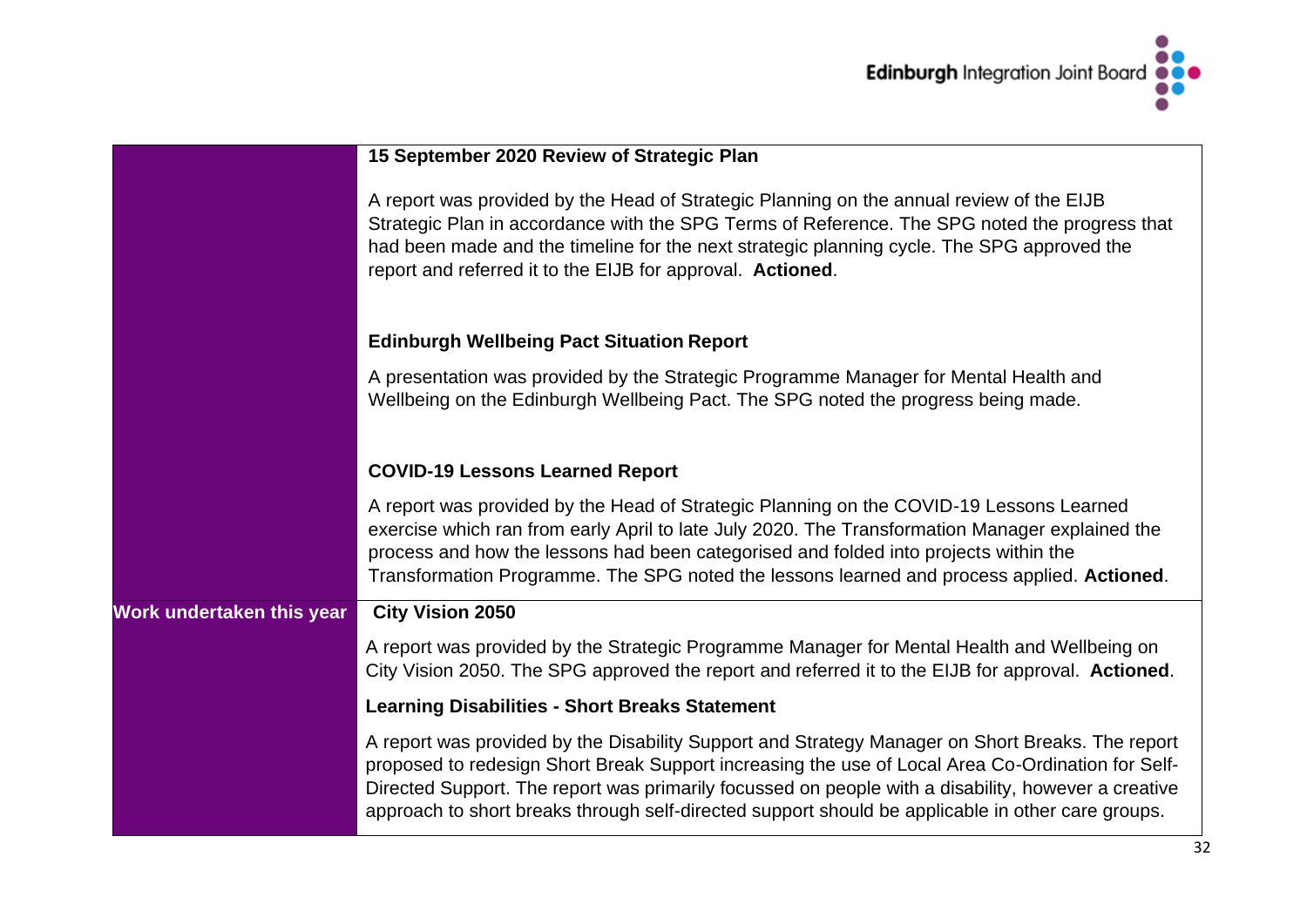

| Afternote: Now being considered as a workstream within the Bed Base Review in the<br><b>Transformation Programme.</b>                                                                                                                                                                                               |
|---------------------------------------------------------------------------------------------------------------------------------------------------------------------------------------------------------------------------------------------------------------------------------------------------------------------|
| <b>10 November 2020.</b>                                                                                                                                                                                                                                                                                            |
| <b>Approach to the Next Strategic Planning Cycle</b>                                                                                                                                                                                                                                                                |
| A report was provided by the Head of Strategic Planning on the proposed approach to the next<br>strategic planning cycle. The purpose of the report was to begin the conversation with the SPG<br>and seek approval on the approach to the next strategic planning cycle. The SPG approved the<br>report. Actioned. |
| <b>20 January 2021</b>                                                                                                                                                                                                                                                                                              |
| <b>Strategy Progress Update</b>                                                                                                                                                                                                                                                                                     |
| A report was provided by the Head of Strategic Planning on the Strategy Progress Update. The<br>SPG noted the update and the proposed frameworks to be applied to the next planning cycle,<br>including the timeline and milestones for the EIJB Strategic Plan 2022-2025. Actioned.                                |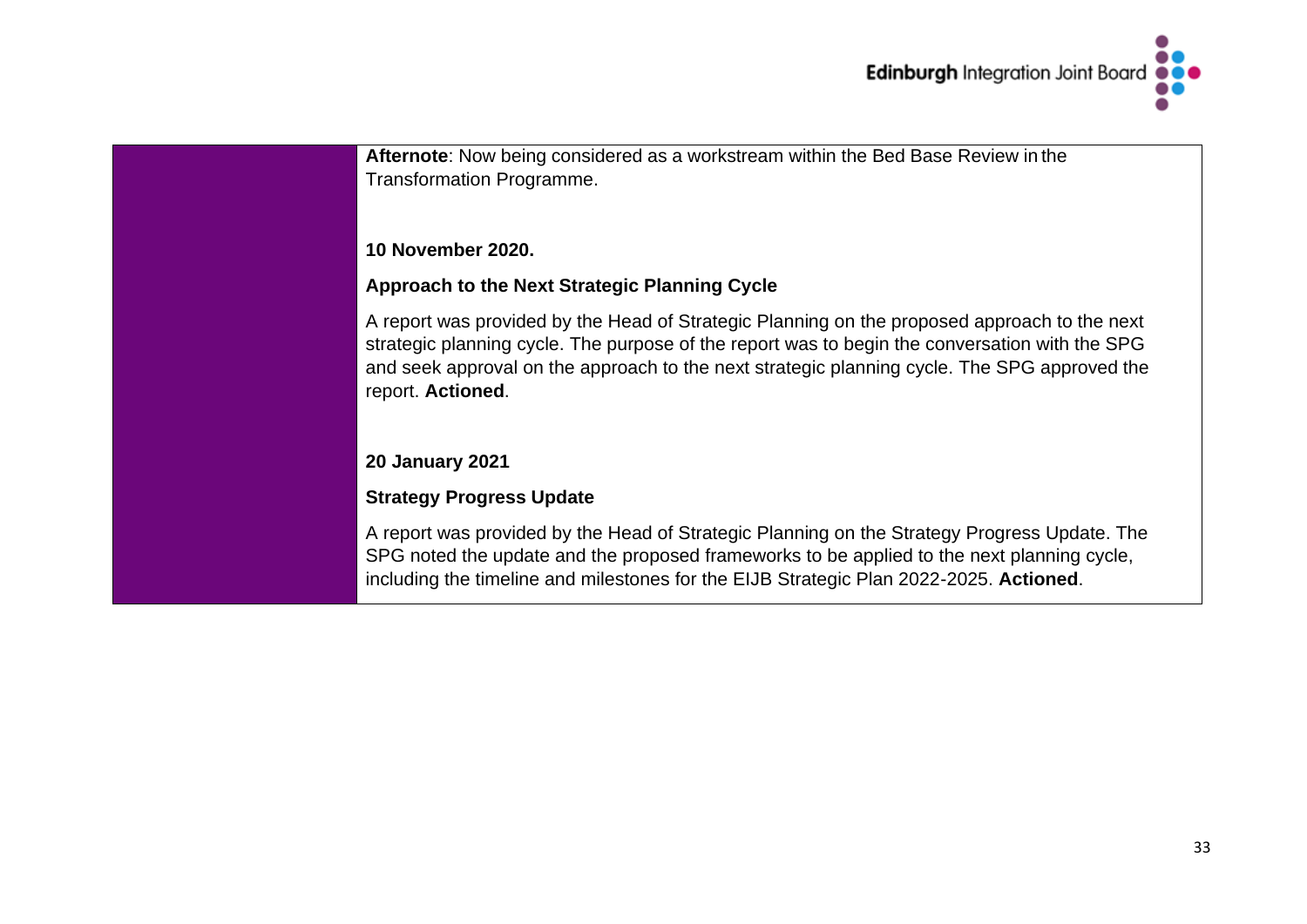

| Work undertaken this year | <b>JSNA Update</b>                                                                                                                                                                                                                                                                                                                |
|---------------------------|-----------------------------------------------------------------------------------------------------------------------------------------------------------------------------------------------------------------------------------------------------------------------------------------------------------------------------------|
|                           | A report was provided by the Head of Strategic Planning on the progress of the JSNA. The<br>SPG noted the work to date and agreed for the topic papers to be published on the EHSCP<br>website. Actioned.                                                                                                                         |
|                           | <b>Transformation Programme Update</b>                                                                                                                                                                                                                                                                                            |
|                           | A presentation was provided by the Transformation Manager updating the SPG on the ongoing work<br>in the Transformation Programme. The SPG noted progress and agreed that this work should be<br>incorporated into the Strategy Progress Update referred to the EIJB. Actioned.                                                   |
|                           | <b>Edinburgh Wellbeing Pact and Community Mobilisation</b>                                                                                                                                                                                                                                                                        |
|                           | A presentation was provided by the Strategic Programme Manager for Mental Health and Wellbeing<br>on the Community Mobilisation Project which directly supports the Edinburgh Wellbeing Pact project<br>within the Transformation Programme. The SPG noted progress and requested a report be<br>produced for the EIJB. Actioned. |
| <b>Outputs</b>            | As listed above. Key outputs:                                                                                                                                                                                                                                                                                                     |
|                           | Reviewed the EIJB Strategic Plan 2019-22 and referred it to the EIJB for noting.<br>$\bullet$                                                                                                                                                                                                                                     |
|                           | Approved the development of the next strategic planning cycle and referred it to the EIJB<br>$\bullet$<br>for noting.                                                                                                                                                                                                             |
|                           | Approved the development of the JSNA refresh and referred it to the EIJB for noting.<br>$\bullet$                                                                                                                                                                                                                                 |
|                           | Approved the City Vision 2050 Charter and referred it to the EIJB for approval.<br>$\bullet$                                                                                                                                                                                                                                      |
|                           | Approved progress in the Community Mobilisation project and requested a report be produced<br>$\bullet$<br>for the EIJB for noting.                                                                                                                                                                                               |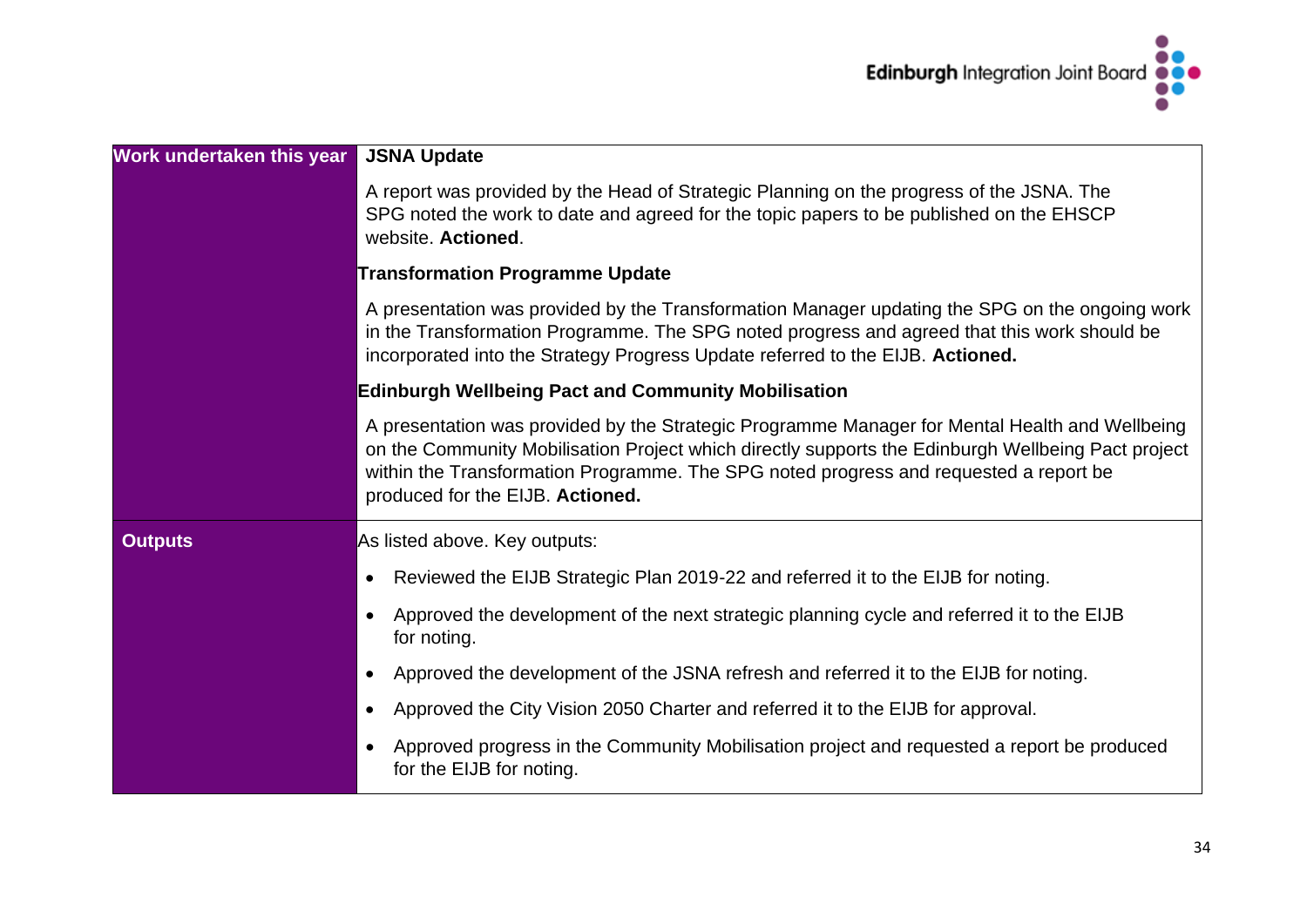

| Is there anything which<br>prevents the committee<br>from being as effective<br>as they would like to be?<br>If so, please expand. | SPG membership. The SPG membership by its nature must be diverse and representative. There<br>have been some gaps over the past year which are being closed through official channels, so this<br>is expected to improve. |
|------------------------------------------------------------------------------------------------------------------------------------|---------------------------------------------------------------------------------------------------------------------------------------------------------------------------------------------------------------------------|
| Are there any issues of<br>concern you would wish<br>raised at the Board? If<br>so, please expand.                                 |                                                                                                                                                                                                                           |
| <b>What (if any) changes</b><br>are you making based<br>on your experience<br>within the committee?                                | Review of the terms of reference for appropriate membership in line with the appointment to<br>members of the EIJB.                                                                                                       |